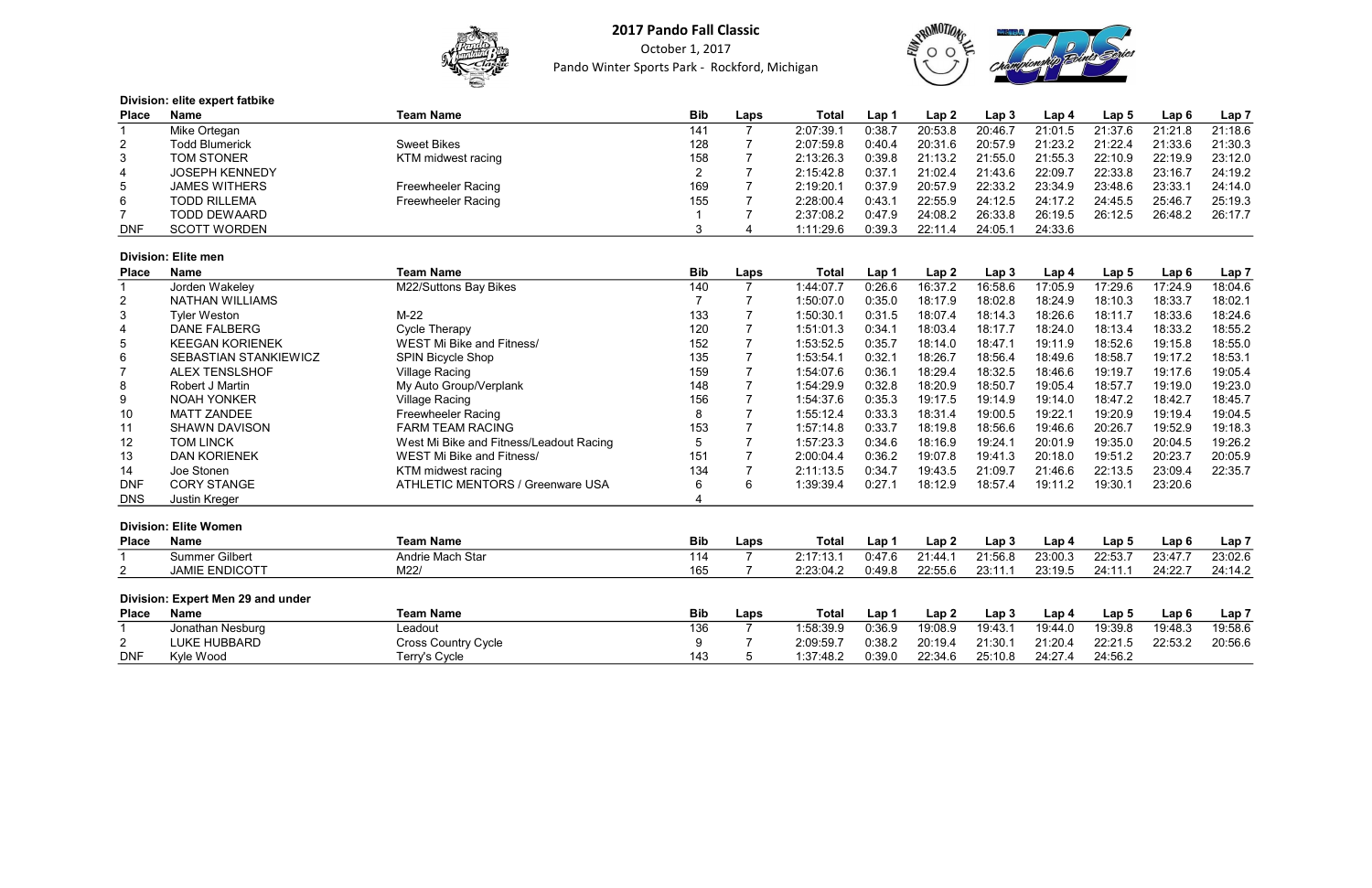

October 1, 2017 Pando Winter Sports Park - Rockford, Michigan



| Division: Expert Men 30-39 |  |  |
|----------------------------|--|--|
|                            |  |  |

| <b>Place</b>   | _______________<br><b>Name</b> | Team Name                           | <b>Bib</b> | Laps | Total     | Lap 1  | Lap2    | Lap 3   | Lap 4   | Lap <sub>5</sub> | Lap6    | Lap <sub>7</sub> |
|----------------|--------------------------------|-------------------------------------|------------|------|-----------|--------|---------|---------|---------|------------------|---------|------------------|
|                | <b>JEREMY KAREL</b>            | <b>Founders Racing</b>              | 154        |      | 1:59:23.4 | 0:33.5 | 18:58.1 | 19:32.8 | 19:43.0 | 20:03.1          | 20:19.6 | 20:13.1          |
| $\overline{2}$ | <b>NICK VAUGHN</b>             |                                     | 18         |      | 1:59:30.4 | 0:33.1 | 18:58.1 | 19:32.7 | 19:37.6 | 20:08.4          | 20:19.8 | 20:20.3          |
| 3              | Dan McGraw                     | <b>Freewheeler Racing</b>           | 105        |      | 2:02:16.8 | 0:30.8 | 19:30.1 | 20:02.2 | 20:23.5 | 20:21.0          | 21:05.1 | 20:23.9          |
| 4              | <b>EDDIE STEIN</b>             | <b>Freewheeler Racing</b>           | 17         |      | 2:02:20.2 | 0:36.5 | 19:30.1 | 19:58.4 | 20:17.9 | 20:25.6          | 21:01.7 | 20:29.8          |
| 5              | <b>NICK CISLER</b>             | <b>Freewheeler Racing</b>           | 13         |      | 2:03:09.4 | 0:34.6 | 19:32.7 | 19:59.4 | 20:23.3 | 20:24.6          | 21:03.9 | 21:10.7          |
| 6              | David Bennefield               | <b>HC Hooligans</b>                 | 139        |      | 2:04:10.0 | 0:37.7 | 19:44.9 | 20:26.0 | 20:52.9 | 20:36.4          | 21:16.0 | 20:35.7          |
|                | <b>DANIEL SMITH</b>            | R <sub>2R</sub> Racing              | 15         |      | 2:05:20.9 | 0:37.1 | 19:49.3 | 20:46.2 | 20:56.6 | 20:58.4          | 21:01.5 | 21:11.6          |
| 8              | <b>JOSHUA SMITH</b>            | Spoke Life Cycles                   | 16         |      | 2:07:22.1 | 0:38.5 | 19:50.5 | 20:42.3 | 21:10.7 | 21:39.4          | 22:02.7 | 21:17.7          |
| 9              | <b>Chris Patterson</b>         | D <sub>2</sub> Racing               | 117        |      | 2:08:07.3 | 3:25.5 | 22:08.4 | 20:42.6 | 20:46.0 | 20:10.5          | 20:43.6 | 20:10.4          |
| 10             | <b>ALEX WAGNER</b>             |                                     | 163        |      | 2:08:47.6 | 0:37.5 | 19:47.9 | 20:44.6 | 20:56.9 | 21:21.0          | 22:07.2 | 23:12.2          |
| 11             | <b>NATE BENKE</b>              | O <sub>2</sub>                      | 11         |      | 2:11:55.4 | 0:40.4 | 20:44.2 | 21:09.0 | 21:44.2 | 22:11.3          | 22:32.6 | 22:53.2          |
| 12             | <b>Charlie Harrison</b>        |                                     | 100        |      | 2:15:05.9 | 0:43.6 | 22:18.0 | 23:02.3 | 22:26.3 | 21:56.1          | 22:13.6 | 22:25.6          |
| 13             | <b>JOE PERRY</b>               | <b>Freewheeler Racing</b>           | 162        |      | 2:16:20.8 | 0:39.2 | 22:18.9 | 21:53.3 | 23:00.6 | 22:39.8          | 23:35.1 | 22:13.6          |
| 14             | <b>ERIC CHASE</b>              | <b>Grand Rapids Bicycle Company</b> | 12         |      | 2:19:23.4 | 0:42.0 | 21:42.3 | 22:56.9 | 22:50.0 | 23:16.7          | 23:41.3 | 24:13.8          |
| 15             | <b>JASON BAILEY</b>            | Twins Six                           | 10         |      | 2:27:29.8 | 0:48.7 | 23:30.3 | 24:13.5 | 25:00.4 | 24:25.7          | 24:50.3 | 24:40.6          |
| 16             | Craig Akers                    |                                     | 145        |      | 2:32:04.1 | 0:46.8 | 23:45.4 | 24:34.6 | 25:12.0 | 25:20.3          | 25:58.6 | 26:26.1          |
| 17             | TIM LAMPEN                     | <b>Cross Country Cycle</b>          | 14         |      | 2:48:53.1 | 0:44.5 | 26:06.6 | 28:11.6 | 28:07.4 | 28:00.0          | 28:21.7 | 29:21.0          |
| <b>DNF</b>     | <b>STEVE BARTZEN</b>           | <b>FARM TEAM RACING</b>             | 157        |      | 1:17:32.7 | 0:53.5 | 23:23.8 | 25:55.4 | 27:19.9 |                  |         |                  |
| <b>DNF</b>     | Ben Dixon                      | Bissell/ABG                         | 138        |      | 21:21.9   | 0:39.7 | 20:42.2 |         |         |                  |         |                  |

#### Division: Expert Men 40-49

| <b>Place</b>   | <b>Name</b>            | <b>Team Name</b>                | <b>Bib</b> | Laps           | <b>Total</b> | Lap 1  | Lap2    | Lap <sub>3</sub> | Lap <sub>4</sub> | Lap <sub>5</sub> | Lap6    | Lap <sub>7</sub> |
|----------------|------------------------|---------------------------------|------------|----------------|--------------|--------|---------|------------------|------------------|------------------|---------|------------------|
|                | Don Hackney            | Cross Country Cycle             | 109        | $\overline{7}$ | 1:56:49.7    | 0:34.1 | 18:48.4 | 19:21.8          | 19:14.2          | 19:50.5          | 19:29.2 | 19:31.3          |
| $\overline{2}$ | <b>Mayford Combs</b>   | Alger Bikes                     | 149        |                | 1:56:54.3    | 0:34.8 | 18:50.4 | 19:21.0          | 19:26.8          | 19:35.1          | 19:29.2 | 19:36.7          |
| 3              | Jeremy Daum            | Team J/Tree                     | 116        | $\overline{7}$ | 1:58:56.8    | 0:32.1 | 18:50.5 | 19:23.1          | 19:26.6          | 19:35.3          | 20:21.5 | 20:47.3          |
| 4              | Patrick Hornacek       | <b>Village Racing</b>           | 118        | $\overline{7}$ | 1:59:53.8    | 0:33.6 | 18:57.7 | 19:23.8          | 19:34.3          | 20:00.4          | 20:31.8 | 20:51.8          |
| 5              | <b>Mark Spore</b>      | <b>Cross Country Cycle</b>      | 111        | $\overline{7}$ | 2:01:48.6    | 0:33.1 | 20:01.8 | 20:37.2          | 20:17.8          | 20:01.6          | 20:05.1 | 20:11.6          |
| 6              | <b>Eric Langley</b>    | <b>Freewheeler Racing</b>       | 122        |                | 2:01:59.2    | 0:37.6 | 19:35.6 | 20:21.1          | 20:19.1          | 20:30.0          | 20:28.0 | 20:07.5          |
|                | <b>ZACH VERKERKE</b>   | <b>KLM/Cold Stone</b>           | 27         |                | 2:03:06.4    | 0:34.6 | 19:10.0 | 20:15.1          | 20:15.5          | 20:47.3          | 20:46.3 | 21:17.2          |
| 8              | <b>ERIC HUNE</b>       | World Bicycle Relief Michigan   | 21         |                | 2:03:47.3    | 0:36.9 | 19:33.1 | 20:09.2          | 20:06.3          | 20:55.0          | 21:14.9 | 21:11.7          |
| 9              | <b>AARON ZUELKE</b>    | West Michigan Coast Riders      | 28         |                | 2:04:07.8    | 0:35.6 | 19:35.3 | 20:24.8          | 20:14.7          | 20:45.0          | 21:08.9 | 21:23.3          |
| 10             | <b>Chris Maltby</b>    | Terry's Cycle of Alma MI        | 144        | $\overline{7}$ | 2:04:41.1    | 0:45.2 | 20:25.0 | 20:18.0          | 20:36.9          | 21:01.4          | 20:42.4 | 20:51.9          |
| 11             | Joe Lamper             | Cross Country Cycle             | 124        |                | 2:06:42.8    | 0:36.0 | 20:28.4 | 21:11.5          | 20:53.1          | 20:57.4          | 21:01.6 | 21:34.6          |
| 12             | <b>Kevin Stacey</b>    | Cross Country Cycle             | 106        |                | 2:07:33.8    | 0:41.1 | 20:20.7 | 20:44.1          | 21:02.3          | 21:17.3          | 21:37.2 | 21:50.9          |
| 13             | <b>RYAN MATHEWS</b>    |                                 | 24         |                | 2:07:58.5    | 0:37.4 | 20:25.3 | 21:05.8          | 21:42.8          | 21:20.1          | 21:29.1 | 21:17.7          |
| 14             | Ryan Allen             | Bissell/A&G                     | 127        | $\overline{7}$ | 2:09:26.8    | 0:35.7 | 20:11.7 | 21:08.9          | 20:57.3          | 21:41.9          | 22:08.9 | 22:42.2          |
| 15             | <b>Brian Neeley</b>    |                                 | 107        |                | 2:12:13.3    | 0:38.5 | 20:22.7 | 20:58.0          | 21:37.4          | 22:08.0          | 22:54.9 | 23:33.7          |
| 16             | <b>MAX FINKBEINER</b>  | <b>CrossFit TreeTown GOAT's</b> | 19         |                | 2:12:36.1    | 0:39.0 | 21:21.4 | 22:17.0          | 22:11.2          | 22:11.0          | 22:14.7 | 21:41.5          |
| 17             | Steve Wojton           | <b>Freewheeler Racing</b>       | 121        |                | 2:12:58.4    | 0:42.9 | 21:20.4 | 21:42.6          | 21:58.3          | 22:11.8          | 22:30.5 | 22:31.6          |
| 18             | Aaron Burto            | KTM midwest racing              | 110        |                | 2:13:20.5    | 0:39.4 | 21:25.2 | 21:22.9          | 21:57.4          | 22:36.4          | 22:55.4 | 22:23.3          |
| 19             | <b>JEREMY SCHUMANN</b> |                                 | 26         |                | 2:16:28.9    | 0:35.4 | 20:35.9 | 21:23.6          | 22:17.5          | 23:08.1          | 23:43.8 | 24:44.5          |
| 20             | Don Lee                | <b>Alger Bikes</b>              | 103        |                | 2:17:25.4    | 0:40.8 | 22:17.3 | 22:29.7          | 22:45.3          | 23:09.5          | 22:56.7 | 23:05.7          |
| 21             | <b>JAY MORRISON</b>    |                                 | 25         |                | 2:18:26.4    | 0:43.1 | 22:00.3 | 23:05.0          | 23:26.2          | 23:35.8          | 23:04.5 | 22:31.0          |
| 22             | Rob Gribble            | <b>Freewheeler Racing</b>       | 112        |                | 2:19:03.2    | 0:37.8 | 21:12.1 | 22:04.7          | 22:56.4          | 23:23.8          | 24:23.7 | 24:24.5          |
| 23             | <b>MATT HOFFMAN</b>    |                                 | 20         |                | 2:20:48.0    | 0:42.7 | 21:23.0 | 22:16.8          | 23:22.6          | 24:20.4          | 24:27.2 | 24:15.1          |
| 24             | <b>DAVID MANGES</b>    | Affable Hammers                 | 23         | $\overline{7}$ | 2:21:39.6    | 0:40.2 | 22:00.4 | 23:32.8          | 23:24.5          | 23:07.3          | 24:06.0 | 24:48.1          |
| 25             | <b>KEN SIPE</b>        | <b>CUSTER CYCLERY</b>           | 150        | $\overline{7}$ | 2:22:13.1    | 0:45.9 | 22:15.6 | 23:43.2          | 23:46.5          | 23:22.2          | 24:06.3 | 24:13.1          |
| 26             | Dave Korte             | Simple Mortgage                 | 119        | $\overline{7}$ | 2:22:39.0    | 0:42.4 | 21:33.7 | 22:52.9          | 23:42.0          | 24:11.6          | 25:09.2 | 24:26.9          |
| 27             | <b>Matt Deckard</b>    | <b>HDMC</b>                     | 123        |                | 2:28:37.8    | 0:30.9 | 22:22.1 | 23:30.7          | 24:14.5          | 24:33.2          | 26:02.9 | 27:23.3          |
| <b>DNF</b>     | <b>DENNIS LESSARD</b>  |                                 | 22         | 5              | 1:21:39.9    | 0:36.6 | 19:38.4 | 20:24.2          | 20:15.5          | 20:45.0          |         |                  |
| <b>DNF</b>     | <b>Eril Forrester</b>  | <b>Speed Merchants</b>          | 125        | 3              | 42:49.7      | 0:41.7 | 20:53.1 | 21:14.8          |                  |                  |         |                  |

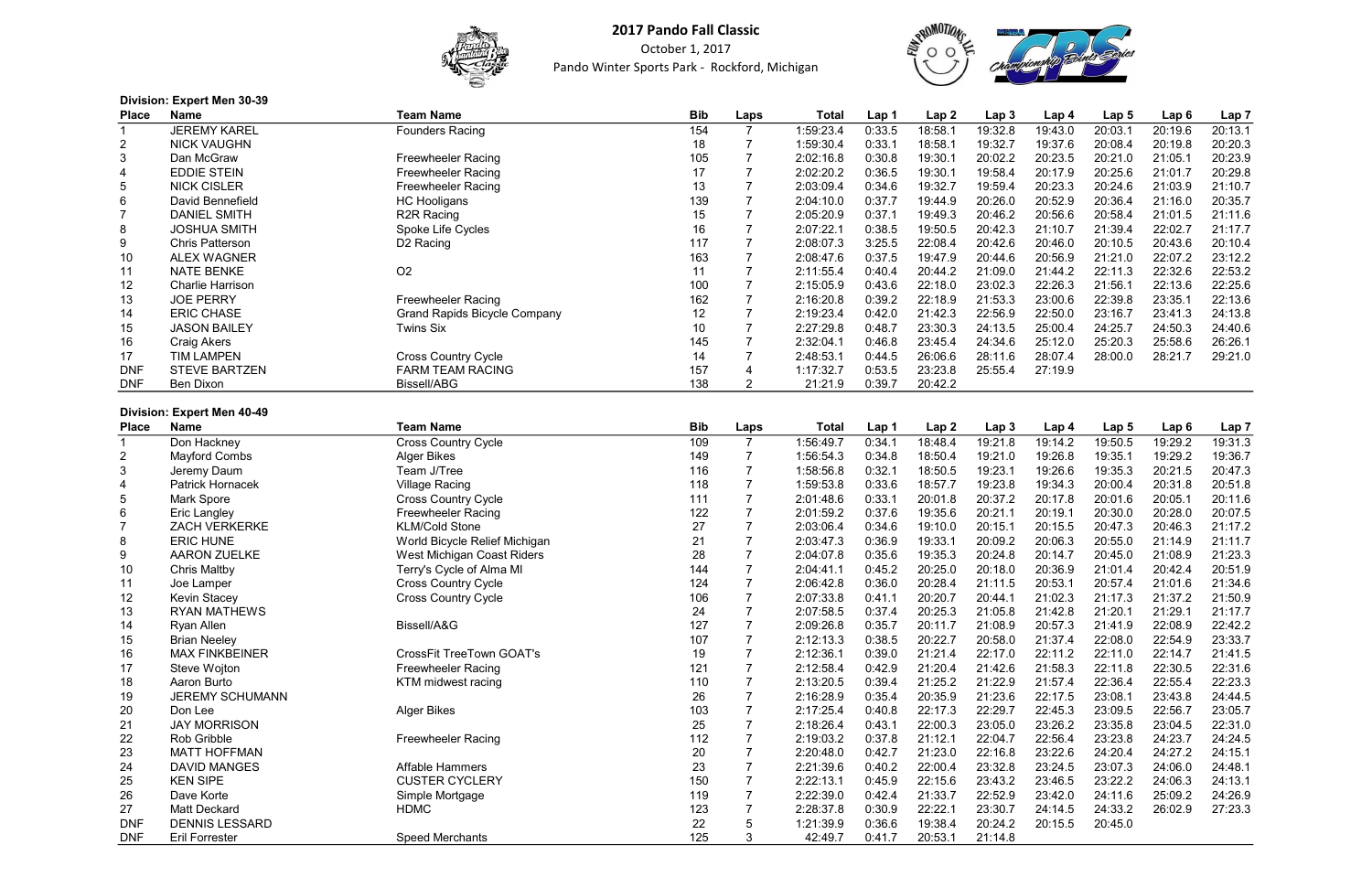

October 1, 2017 Pando Winter Sports Park - Rockford, Michigan



|                | Division: Expert Men 50+                   |                                     |                 |                |              |        |                  |                  |         |                  |                  |                  |
|----------------|--------------------------------------------|-------------------------------------|-----------------|----------------|--------------|--------|------------------|------------------|---------|------------------|------------------|------------------|
| <b>Place</b>   | <b>Name</b>                                | <b>Team Name</b>                    | <b>Bib</b>      | Laps           | <b>Total</b> | Lap 1  | Lap <sub>2</sub> | Lap <sub>3</sub> | Lap 4   | Lap 5            | Lap <sub>6</sub> | Lap <sub>7</sub> |
|                | <b>Terry Sensiba</b>                       | <b>Founders Racing</b>              | 108             | $\overline{7}$ | 2:00:21.1    | 0:31.4 | 19:19.1          | 19:25.6          | 19:42.9 | 20:20.4          | 20:28.5          | 20:33.0          |
| $\overline{2}$ | John Meyers                                | Althletic Mentors/Greenware USA     | 132             | $\overline{7}$ | 2:00:29.8    | 0:32.3 | 19:17.3          | 19:57.5          | 19:59.7 | 20:21.7          | 20:17.2          | 20:03.7          |
| 3              | Craig Gietzen                              | <b>Speed Merchants</b>              | 142             | $\overline{7}$ | 2:00:52.7    | 0:34.6 | 19:22.0          | 19:58.7          | 20:32.3 | 20:03.1          | 20:12.8          | 20:08.8          |
| 4              | Jimmi McMurray                             | <b>Freewheeler Racing</b>           | 115             | $\overline{7}$ | 2:03:55.2    | 0:33.8 | 20:13.2          | 20:29.8          | 20:39.3 | 20:20.1          | 20:39.1          | 20:59.5          |
| 5              | <b>LEWIS TRIPP</b>                         |                                     | 30              | $\overline{7}$ | 2:06:54.9    | 0:35.0 | 20:24.8          | 20:33.2          | 20:47.6 | 21:10.2          | 21:32.7          | 21:51.2          |
| 6              | <b>MIKE VANHOUTEN</b>                      |                                     | 31              | $\overline{7}$ | 2:08:49.0    | 0:35.2 | 20:06.1          | 20:21.3          | 20:48.5 | 21:10.1          | 22:33.2          | 23:14.5          |
| $\overline{7}$ | <b>JOE FULSHER</b>                         |                                     | 29              | $\overline{7}$ | 2:14:18.4    | 0:35.8 | 20:46.3          | 22:08.2          | 22:01.1 | 22:18.1          | 23:07.1          | 23:21.5          |
| 8              | <b>Dennis Murphy</b>                       | <b>Founders Racing</b>              | 137             | $\overline{7}$ | 2:32:41.1    | 0:51.0 | 23:48.1          | 25:21.1          | 25:20.2 | 25:29.1          | 25:45.7          | 26:05.6          |
| <b>DNF</b>     | Marty Johnson                              |                                     | 113             | 5              | 1:47:17.9    | 0:48.4 | 24:44.8          | 25:24.7          | 26:01.8 | 30:18.0          |                  |                  |
|                | <b>Division: Expert Women</b>              |                                     |                 |                |              |        |                  |                  |         |                  |                  |                  |
| <b>Place</b>   | <b>Name</b>                                | <b>Team Name</b>                    | <b>Bib</b>      | Laps           | <b>Total</b> | Lap 1  | Lap <sub>2</sub> | Lap <sub>3</sub> | Lap 4   | Lap <sub>5</sub> | Lap <sub>6</sub> | Lap <sub>7</sub> |
|                | <b>LESLEY LAMPEN</b>                       | <b>Cross Country Cycle</b>          | 32              | $\overline{7}$ | 2:35:32.9    | 0:47.1 | 25:11.3          | 25:11.8          | 25:43.5 | 26:19.3          | 26:22.9          | 25:56.7          |
|                | <b>Division: Elite-Expert Single Speed</b> |                                     |                 |                |              |        |                  |                  |         |                  |                  |                  |
| <b>Place</b>   | <b>Name</b>                                | <b>Team Name</b>                    | <b>Bib</b>      | Laps           | <b>Total</b> | Lap 1  | Lap <sub>2</sub> | Lap <sub>3</sub> | Lap 4   | Lap <sub>5</sub> | Lap <sub>6</sub> | Lap <sub>7</sub> |
| $\mathbf 1$    | <b>JACOB BURTT</b>                         | <b>Speed Merchants</b>              | 34              | $\overline{7}$ | 1:54:11.1    | 0:26.5 | 18:07.8          | 18:57.2          | 18:59.5 | 19:18.3          | 19:17.4          | 19:04.2          |
| $\overline{2}$ | Kyle MacDermond                            | Keen Racing                         | 146             | $\overline{7}$ | 1:56:40.1    | 0:30.5 | 18:47.7          | 19:26.7          | 18:48.0 | 19:33.4          | 19:52.1          | 19:41.2          |
| 3              | <b>Tyler Keuring</b>                       | <b>GRBC</b>                         | 131             | $\overline{7}$ | 1:57:10.4    | 0:31.1 | 18:48.3          | 19:27.6          | 19:00.5 | 19:41.3          | 19:57.9          | 19:43.4          |
| 4              | MICHAEL BERNHARD                           | <b>Founders Racing</b>              | 33              | 7              | 1:59:16.0    | 0:31.4 | 18:50.8          | 19:26.8          | 20:00.9 | 20:00.8          | 20:13.2          | 20:11.8          |
| 5              | <b>TALAN TRAMPER</b>                       | <b>Grand Rapids Bicycle Company</b> | 164             | $\overline{7}$ | 2:03:36.9    | 0:31.8 | 19:42.9          | 20:19.4          | 20:21.0 | 21:19.6          | 20:55.4          | 20:26.4          |
| 6              | <b>CHRISTOPHER CHEEY</b>                   | <b>ATHLETIC OCTANE</b>              | 166             |                | 2:11:53.8    | 0:36.2 | 20:00.3          | 20:54.1          | 23:29.6 | 21:48.0          | 22:19.9          | 22:45.4          |
|                | <b>JOHN KEYES</b>                          |                                     | 35              |                | 2:22:26.7    | 0:41.8 | 22:16.4          | 23:02.9          | 23:58.9 | 24:22.7          | 24:10.4          | 23:53.3          |
|                | Division: Sport women 19-39                |                                     |                 |                |              |        |                  |                  |         |                  |                  |                  |
| <b>Place</b>   | <b>Name</b>                                | <b>Team Name</b>                    | <b>Bib</b>      | Laps           | <b>Total</b> | Lap 1  | Lap <sub>2</sub> | Lap <sub>3</sub> | Lap 4   | Lap <sub>5</sub> |                  |                  |
|                | <b>BETHANY AEBLI</b>                       | Here Kitty Kitty                    | $\overline{36}$ | 5              | 1:46:01.5    | 0:37.9 | 24:49.8          | 25:53.4          | 27:14.6 | 27:25.6          |                  |                  |
|                |                                            |                                     |                 |                |              |        |                  |                  |         |                  |                  |                  |
|                | Division: Sport women 40+                  |                                     |                 |                |              |        |                  |                  |         |                  |                  |                  |
| <b>Place</b>   | <b>Name</b>                                | <b>Team Name</b>                    | <b>Bib</b>      | Laps           | <b>Total</b> | Lap 1  | Lap <sub>2</sub> |                  |         |                  |                  |                  |
| <b>DNF</b>     | <b>CHISTWE CAUSLEY</b>                     |                                     | 213             | $\overline{2}$ | 31:01.4      | 0:55.2 | 30:06.1          |                  |         |                  |                  |                  |
|                | <b>Division: Sport 14 and Under</b>        |                                     |                 |                |              |        |                  |                  |         |                  |                  |                  |
| <b>Place</b>   | <b>Name</b>                                | <b>Team Name</b>                    | <b>Bib</b>      | Laps           | <b>Total</b> | Lap 1  | Lap <sub>2</sub> | Lap <sub>3</sub> | Lap 4   | Lap <sub>5</sub> |                  |                  |
| 1              | <b>DAVID BROWER</b>                        | <b>Freewheeler Racing</b>           | 187             | 5              | 1:25:33.7    | 0:33.4 | 20:27.6          | 20:57.3          | 21:56.0 | 21:39.1          |                  |                  |
| $\overline{2}$ | <b>PATRICK ESTEFAN</b>                     | <b>FUSION CYCLING</b>               | 172             | 5              | 1:31:26.9    | 0:31.3 | 21:45.5          | 22:36.3          | 22:26.1 | 24:07.5          |                  |                  |
| 3              | <b>LUKE ZUELKE</b>                         | <b>West Michigan Coyotes</b>        | 40              | 5              | 1:32:30.0    | 0:34.5 | 22:08.1          | 21:59.9          | 23:36.7 | 24:10.5          |                  |                  |
| 4              | <b>LUKE LESLE</b>                          |                                     | 202             | 5              | 1:38:32.1    | 0:30.0 | 22:27.4          | 25:08.4          | 25:40.6 | 24:45.5          |                  |                  |
| 5              | <b>Addison Forrester</b>                   | Dirt Dogs                           | 126             | 5              | 1:52:42.2    | 0:37.4 | 25:39.0          | 28:59.4          | 29:05.0 | 28:21.3          |                  |                  |
| 6              | <b>NICHOLAS BUDDEN</b>                     | AUDRIE JR. DEMO TEAM                | 211             | 5              | 2:00:00.3    | 0:47.7 | 26:18.7          | 29:27.7          | 32:08.2 | 31:17.9          |                  |                  |
|                | <b>Dylan Masters</b>                       | <b>Sweet Bikes</b>                  | 129             | 5              | 2:20:48.7    | 0:53.3 | 32:47.3          | 34:25.5          | 38:43.8 | 33:58.6          |                  |                  |
|                | <b>Division: Sport Men 15-18</b>           |                                     |                 |                |              |        |                  |                  |         |                  |                  |                  |
| <b>Place</b>   | <b>Name</b>                                | <b>Team Name</b>                    | <b>Bib</b>      | Laps           | <b>Total</b> | Lap 1  | Lap <sub>2</sub> | Lap <sub>3</sub> | Lap 4   | Lap <sub>5</sub> |                  |                  |
| -1             | <b>ALEC VANDERLUGT</b>                     | <b>Freewheeler Racing</b>           | 214             | $\sqrt{5}$     | 1:22:52.5    | 0:28.5 | 20:18.5          | 20:46.5          | 20:56.7 | 20:22.2          |                  |                  |
| $\overline{2}$ | <b>Ryan Masters</b>                        | <b>Sweet Bikes</b>                  | 130             | 5              | 1:22:53.2    | 0:31.5 | 20:16.5          | 20:46.2          | 20:57.1 | 20:21.7          |                  |                  |
| 3              | <b>JEREMY RUYS</b>                         | <b>Freewheeler Racing</b>           | 171             | 5              | 1:26:58.7    | 0:26.2 | 20:18.7          | 20:58.5          | 22:52.2 | 22:22.9          |                  |                  |
| 4              | <b>JARED DUNHAM</b>                        | Zaremba Equipment                   | 38              | 5              | 1:38:40.7    | 0:37.8 | 22:46.5          | 24:32.1          | 24:47.1 | 25:57.0          |                  |                  |
| 5              | <b>JON DINSMORE</b>                        |                                     | 37              | 5              | 1:54:50.4    | 0:45.6 | 28:05.5          | 28:53.6          | 28:30.1 | 28:35.3          |                  |                  |
| 6              | JARED VANDERBERG                           |                                     | 39              | 5              | 2:02:09.3    | 0:32.4 | 28:10.3          | 29:48.0          | 29:59.3 | 33:39.0          |                  |                  |
|                |                                            |                                     |                 |                |              |        |                  |                  |         |                  |                  |                  |



| 3                            | Lap 4              | Lap 5                       | Lap <sub>6</sub>            | Lap <sub>7</sub>            |
|------------------------------|--------------------|-----------------------------|-----------------------------|-----------------------------|
| $\hat{c}$                    | 19:42.9            | 20:20.4                     | 20:28.5                     | 20:33.0                     |
| 5                            | 19:59.7            | 20:21.7                     | 20:17.2                     | 20:03.7                     |
| 7                            | 20:32.3            | 20:03.1                     | 20:12.8                     | 20:08.8                     |
| 8                            | 20:39.3            | 20:20.1                     | 20:39.1                     | 20:59.5                     |
|                              | 20:47.6            | 21:10.2                     | 21:32.7                     | 21:51.2                     |
| 2<br>3                       | 20:48.5            | 21:10.1                     | 22:33.2                     | 23:14.5                     |
| $\overline{c}$               | 22:01.1            | 22:18.1                     | 23:07.1                     | 23:21.5                     |
| 1                            | 25:20.2            | 25:29.1                     | 25:45.7                     | 26:05.6                     |
| $\overline{1}$               | 26:01.8            | 30:18.0                     |                             |                             |
|                              |                    |                             |                             |                             |
|                              |                    |                             |                             |                             |
| 3<br>$\overline{\mathbf{3}}$ | Lap 4<br>25:43.5   | Lap <sub>5</sub><br>26:19.3 | Lap <sub>6</sub><br>26:22.9 | Lap <sub>7</sub><br>25:56.7 |
|                              |                    |                             |                             |                             |
|                              |                    |                             |                             |                             |
| 3                            | Lap 4              | Lap <sub>5</sub>            | Lap <sub>6</sub>            | Lap <sub>7</sub>            |
| 2<br>7                       | 18:59.5            | 19:18.3                     | 19:17.4                     | 19:04.2                     |
|                              | 18:48.0            | 19:33.4                     | 19:52.1                     | 19:41.2                     |
| $\hat{\circ}$                | 19:00.5            | 19:41.3                     | 19:57.9                     | 19:43.4                     |
| 3                            | 20:00.9            | 20:00.8                     | 20:13.2                     | 20:11.8                     |
| 4                            | 20:21.0            | 21:19.6                     | 20:55.4                     | 20:26.4                     |
| 1                            | 23:29.6            | 21:48.0                     | 22:19.9                     | 22:45.4                     |
| 9                            | 23:58.9            | 24:22.7                     | 24:10.4                     | 23:53.3                     |
|                              |                    |                             |                             |                             |
| 3                            | Lap 4              | Lap <sub>5</sub>            |                             |                             |
| $\overline{4}$               | 27:14.6            | 27:25.6                     |                             |                             |
|                              |                    |                             |                             |                             |
|                              |                    |                             |                             |                             |
|                              |                    |                             |                             |                             |
|                              |                    |                             |                             |                             |
|                              |                    |                             |                             |                             |
|                              | Lap 4              | Lap 5                       |                             |                             |
| $\overline{\mathbf{3}}$      | 21:56.0            | 21:39.1                     |                             |                             |
| 3                            | 22:26.1            | 24:07.5                     |                             |                             |
| 9                            | 23:36.7            | 24:10.5                     |                             |                             |
| 4                            | 25:40.6            | 24:45.5                     |                             |                             |
| 4                            | 29:05.0            | 28:21.3                     |                             |                             |
| $\overline{7}$               | 32:08.2            | 31:17.9                     |                             |                             |
| 5                            | 38:43.8            | 33:58.6                     |                             |                             |
|                              |                    |                             |                             |                             |
|                              |                    |                             |                             |                             |
|                              |                    |                             |                             |                             |
|                              | Lap 4              | Lap 5                       |                             |                             |
|                              | 20:56.7            | 20:22.2                     |                             |                             |
|                              | 20:57.1            | 20:21.7                     |                             |                             |
| $\frac{3}{5}$ $\frac{2}{5}$  | 22:52.2            | 22:22.9                     |                             |                             |
| 1<br>$\hat{\mathbf{c}}$      | 24:47.1<br>28:30.1 | 25:57.0<br>28:35.3          |                             |                             |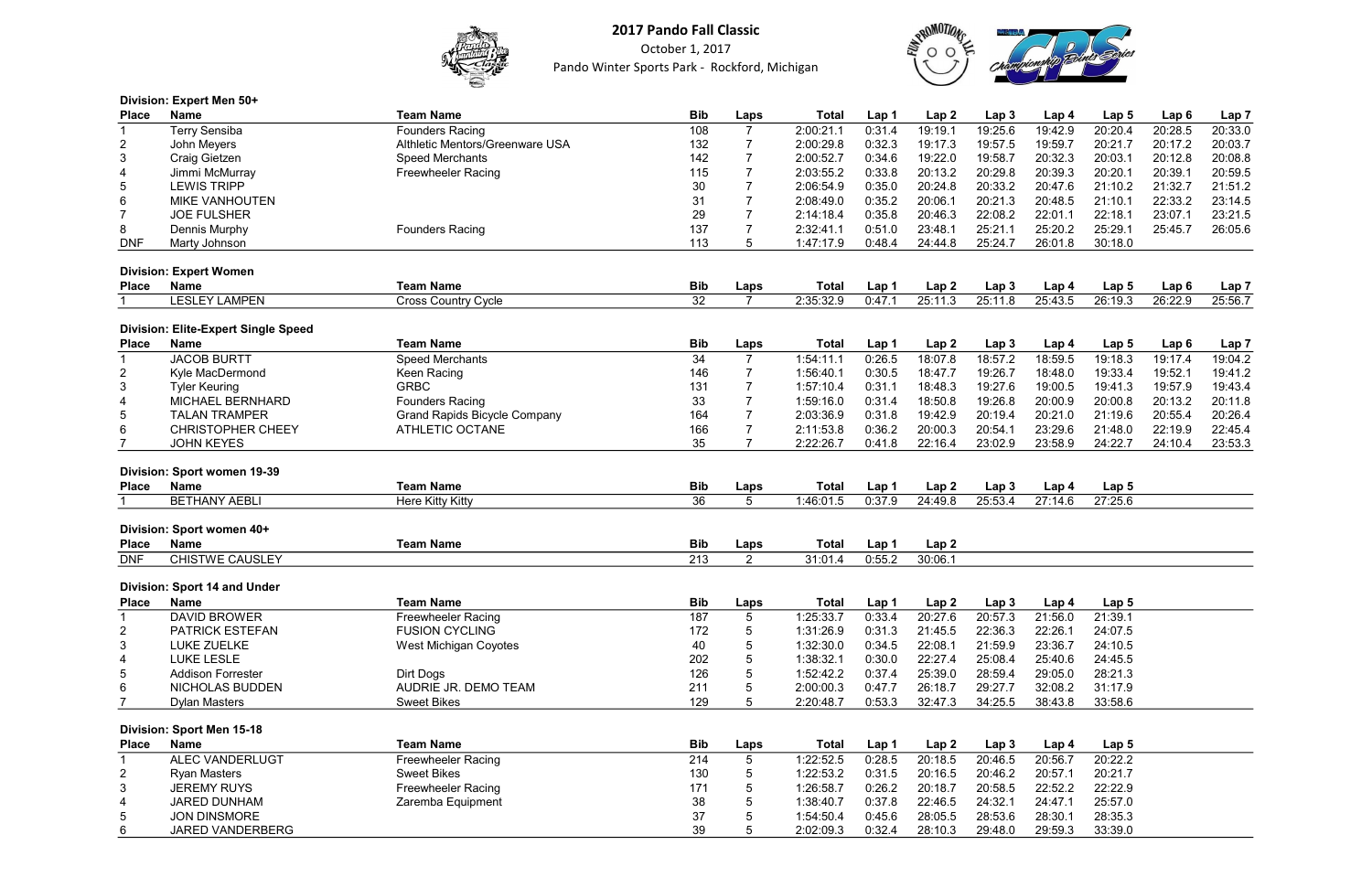

October 1, 2017 Pando Winter Sports Park - Rockford, Michigan



## Division: Sport Men 19-29 Place Name Team Name Bib Laps Total Lap 1 Lap 2 Lap 3 Lap 4 Lap 5 1 Nick Hampton 147 5 1:28:07.9 0:32.2 20:43.6 21:44.5 22:45.9 22:21.5 2 ERIC PARROTT 42 5 1:32:22.7 0:28.5 21:24.0 22:32.1 23:31.5 24:26.4 3 BRAD WEHRMEYER 44 5 1:34:11.2 0:36.1 21:38.4 23:57.0 23:39.6 24:20.0 4 AARON SCHUTTER 43 5 1:35:32.6 0:36.7 20:44.0 32:20.0 20:37.3 21:14.5 5 DYLAN KNAPP 210 5 1:39:22.0 0:42.3 24:06.4 24:50.1 25:15.3 24:27.6 6 BOBBY FLAKE Hagerty Cycling 41 5 1:41:02.3 0:46.3 24:24.0 25:03.4 25:18.1 25:30.3 Division: Sport Men 30-34 Place Name Team Name Bib Laps Total Lap 1 Lap 2 Lap 3 Lap 4 Lap 5 1 TED SCHNEIDER Velo City Cycles 49 5 1:24:41.7 0:36.9 20:42.1 21:00.6 21:28.2 20:53.8 2 DARRYL PARENT 181 5 1:28:34.2 0:35.8 20:42.2 21:25.8 22:28.8 23:21.5 3 ERIC GRAF Grand Rapids Bicycle Company 46 5 1:30:03.4 0:41.6 21:53.7 22:19. 4 PAUL SANTINI RBS Cycling 48 5 1:32:46.2 0:36.8 21:33.8 22:12.1 23:22.4 25:01.0 5 SAM DERKS Here Kitty Kitty 45 5 1:32:56.8 0:37.7 22:08.2 23:38.6 23:50.4 22:41.7 6 MICHAEL SCRIPPS 50 5 1:39:58.2 0:35.8 22:25.8 25:31.2 25:24.2 26:01.1 7 TYSON HAYNES SPIN Bicycle Shop 47 5 1:49:34.0 0:43.1 25:32.7 27:17.1 27:55.7 28:05.2 8 STEVE SWIFT 197 5 1:50:55.2 0:34.4 26:13.5 28:27.5 27:48.9 27:50.6 Division: Sport Men 35-39 Place Name Team Name Bib Laps Total Lap 1 Lap 2 Lap 3 Lap 4 Lap 5 1 BRANDON BENDER Village Racing 52 5 1:23:09.4 0:36.3 20:11.2 20:47.7 20:54.4 20:39.6 2 MATT BECKER 51 5 1:23:09.7 0:35.0 20:15.7 20:42.5 21:01.3 20:34.9 3 JAMES VANKER Paramount Racing 55 5 1:27:53.8 0:37.1 21:09.7 22:05.2 21:59.6 22:01.9 4 BRIAN DOKTER Speed Merchants 80 5 1:28:38.6 0:34.0 21:09.2 22:05.0 22:29.9 22:20.3 5 SCOTT KLOMP 54 5 1:32:14.2 0:35.5 22:35.2 23:12.8 23:07.6 22:42.9 6 MARC DEMEY GCG 53 5 1:57:40.6 0:36.0 42:17.8 23:45.8 24:33.6 26:27.2 Division: Sport Men 40-44 Place Name Team Name Bib Laps Total Lap 1 Lap 2 Lap 3 Lap 4 Lap 5 1 JEFFREY DARTER Speed Merchants 57 5 1:25:47.7 0:35.0 20:39.5 21:16.2 21:29.0 21:47.8 2 DAVID ESTEFAN FUSION CYCLING 173 5 1:26:31.4 0:35.3 20:48.6 21:22.7 21:53.8 21:50.8 3 STEFFEN MUELLER 59 5 1:27:06.9 0:34.2 20:41.8 21:21.2 21:50.5 22:39.0 4 EDGARDO REYES WheelsInMotion.US / TREK 60 5 1:30:24.2 0:38.7 21:20.7 22:14.6 23:00.7 23:09.4 5 GEORGE T SWANZY Speed Merchants 193 5 1:31:19.6 0:35.6 21:15.3 22:58.0 23:35.8 22:54.7 6 PAUL CARROLL 56 5 1:36:27.1 0:37.9 23:19.0 23:37.9 24:24.7 24:27.4 7 BOBBY SMOTZ Alger Bikes 205 5 1:37:50.7 0:31.3 22:50.6 24:25.4 24:22.9 25:40.3 8 JOEL CARLER Alger Bikes 188 5 1:41:16.5 0:36.8 23:25.4 24:57.2 26:36.9 25:40.0 DNF CRAIG SMITH Freewheeler Racing 206 3 53:46.7 0:30.5 25:19.9 27:56.3 DNS MARK MILLER 58



| 3 | Lap <sub>4</sub> | Lap <sub>5</sub> |  |
|---|------------------|------------------|--|
| 5 | 22:45.9          | 22:21.5          |  |
| 1 | 23:31.5          | 24:26.4          |  |
| 0 | 23:39.6          | 24:20.0          |  |
| 0 | 20:37.3          | 21:14.5          |  |
| 1 | 25:15.3          | 24:27.6          |  |
| 4 | 25:18.1          | 25:30.3          |  |
|   |                  |                  |  |

| 3              | Lap 4   | Lap 5   |  |
|----------------|---------|---------|--|
| $\overline{6}$ | 21:28.2 | 20:53.8 |  |
| 8              | 22:28.8 | 23:21.5 |  |
| 8              | 22:42.6 | 22:25.5 |  |
| .1             | 23:22.4 | 25:01.0 |  |
| 6              | 23:50.4 | 22:41.7 |  |
| $\overline{2}$ | 25:24.2 | 26:01.1 |  |
| .1             | 27:55.7 | 28:05.2 |  |
| 5              | 27:48.9 | 27:50.6 |  |
|                |         |         |  |

| 3              | Lap 4   | Lap 5   |
|----------------|---------|---------|
| $\overline{7}$ | 20:54.4 | 20:39.6 |
| 5              | 21:01.3 | 20:34.9 |
| 2              | 21:59.6 | 22:01.9 |
| 0              | 22:29.9 | 22:20.3 |
| 8              | 23:07.6 | 22:42.9 |
| 8              | 24:33.6 | 26:27.2 |
|                |         |         |
|                |         |         |
| 3              | Lap 4   | Lap 5   |
|                |         |         |
| $\overline{2}$ | 21:29.0 | 21:47.8 |
| 7              | 21:53.8 | 21:50.8 |
| $\overline{2}$ | 21:50.5 | 22:39.0 |
| 6              | 23:00.7 | 23:09.4 |
| 0              | 23:35.8 | 22:54.7 |
| 9              | 24:24.7 | 24:27.4 |
| 4              | 24:22.9 | 25:40.3 |
| 2              | 26:36.9 | 25:40.0 |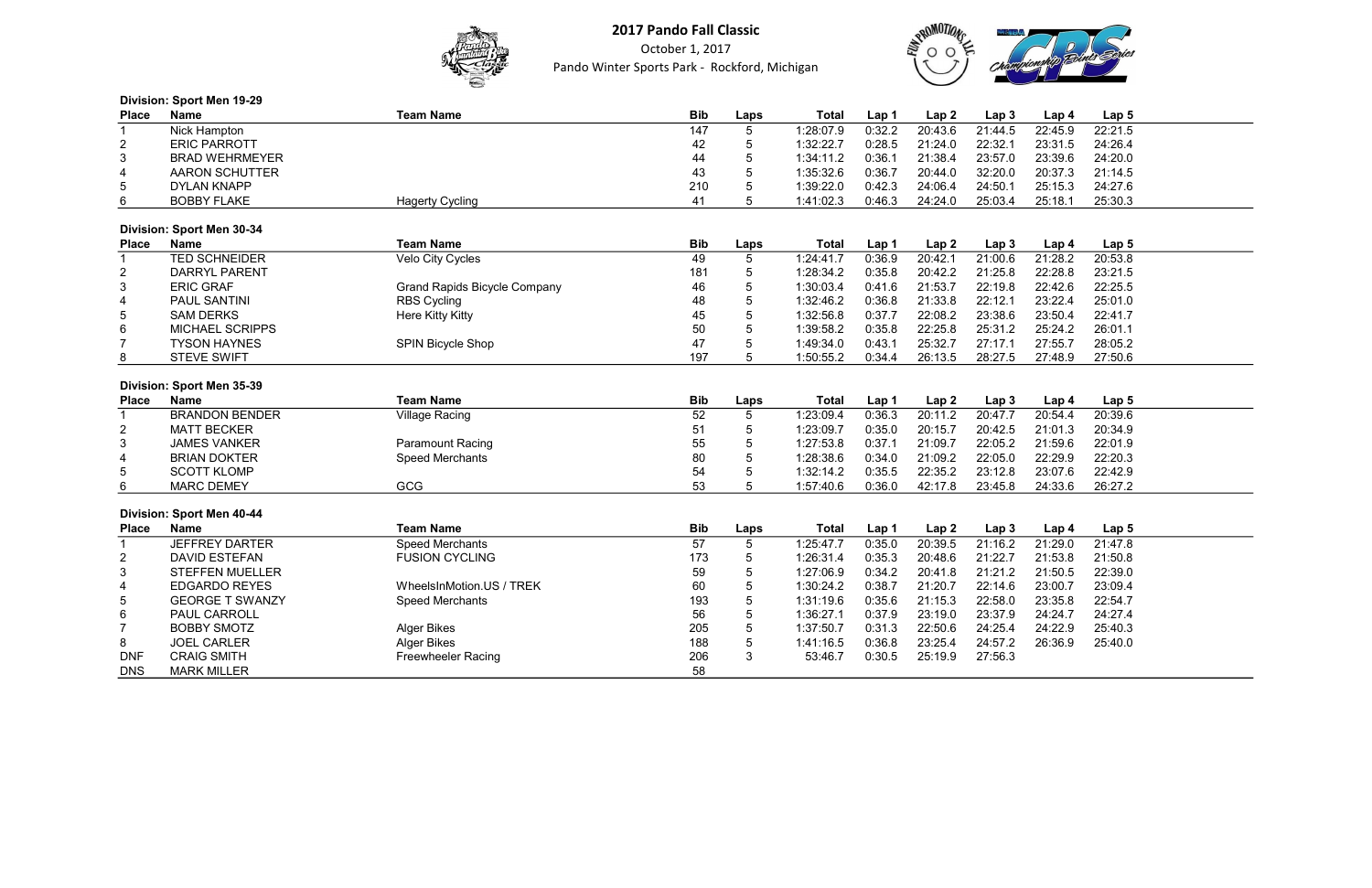

October 1, 2017 Pando Winter Sports Park - Rockford, Michigan



| <b>Division: Sport Men 45-49</b> |                          |                             |     |             |           |        |         |                  |         |           |  |
|----------------------------------|--------------------------|-----------------------------|-----|-------------|-----------|--------|---------|------------------|---------|-----------|--|
| Place                            | Name                     | <b>Team Name</b>            | Bib | Laps        | Total     | Lap 1  | Lap2    | Lap <sub>3</sub> | Lap 4   | Lap 5     |  |
|                                  | <b>MIKE BROWER</b>       | <b>Freewheeler Racing</b>   | 186 |             | 1:27:30.0 | 0:42.5 | 20:54.9 | 21:38.7          | 22:56.8 | 21:16.8   |  |
| $\overline{2}$                   | <b>SHAWN MUNGER</b>      |                             | 63  |             | 1:28:41.2 | 0:36.1 | 21:45.4 | 22:05.5          | 22:11.7 | 22:02.3   |  |
| 3                                | <b>ERIC VAN ORMAN</b>    | <b>Team Apex Multisport</b> | 65  | G           | 1:30:03.9 | 0:44.0 | 22:01.0 | 22:49.9          | 22:34.7 | 21:54.1   |  |
| 4                                | <b>JASON VANEVERY</b>    | NEW HOLLAND BREWING         | 190 | $5^{\circ}$ | 1:30:21.1 | 0:40.9 | 21:56.5 | 23:04.7          | 22:31.1 | 22:07.7   |  |
| $5\phantom{.0}$                  | <b>MARTY MROZINSKI</b>   | Speed Merchants             | 62  |             | 1:30:21.4 | 0:35.3 | 22:20.2 | 22:41.5          | 22:26.2 | 22:17.9   |  |
| 6                                | <b>PHIL VANDERLUGT</b>   | <b>Freewheeler Racing</b>   | 215 |             | 1:30:52.3 | 0:31.1 | 21:22.5 | 22:24.0          | 23:13.3 | 23:21.2   |  |
|                                  | <b>JEFF MCDONALD</b>     |                             | 61  | Ð           | 1:32:02.4 | 0:47.2 | 22:18.7 | 22:30.5          | 23:22.7 | 23:03.1   |  |
| 8                                | <b>BRUCE HICKS</b>       | MAUMEE VALLEY WHEELMAN      | 209 |             | 1:35:34.5 | 0:41.9 | 22:37.9 | 24:03.7          | 24:14.2 | 23:56.7   |  |
| 9                                | <b>CHRISTIAN GLUPRER</b> |                             | 174 |             | 1:37:10.8 | 0:32.1 | 23:20.5 | 24:41.8          | 24:24.1 | 24:12.2   |  |
| 10 <sup>°</sup>                  | <b>DEREK BEAUMONT</b>    | R <sub>2R</sub> Racing      | 184 | 5           | 1:39:31.0 | 0:40.4 | 23:34.6 | 24:34.4          | 25:18.8 | 25:22.6   |  |
| 11                               | <b>KEITH PAGEL</b>       | ALGER CYCLES                | 191 | 5           | 1:46:06.1 | 0:49.0 | 23:30.8 | 26:25.2          | 27:16.6 | 28:04.4   |  |
| 12                               | <b>SCOTT RODWELL</b>     | CENTRAL DISTRICT CYCLERY    | 189 |             | 3:00:11.7 | 0:39.6 | 23:50.2 | 25:28.1          | 26:17.6 | 1:43:56.0 |  |
| <b>DNF</b>                       | <b>MIKE PEKRUL</b>       | <b>BILLYS BIKE SHOP</b>     | 182 |             | 1:32:34.2 | 0:50.2 | 27:50.9 | 30:45.7          | 33:07.2 |           |  |
| <b>DNF</b>                       | <b>HEATH PAUKETTE</b>    | Velo City Cycles            | 64  |             | 21:30.6   | 0:37.2 | 20:53.4 |                  |         |           |  |

#### Division: Sport Men 50-59

|                 | טטיטט ווסואו וועןט וועופווע   |                                         |                 |                |              |        |                  |                  |                  |                  |  |
|-----------------|-------------------------------|-----------------------------------------|-----------------|----------------|--------------|--------|------------------|------------------|------------------|------------------|--|
| <b>Place</b>    | Name                          | <b>Team Name</b>                        | <b>Bib</b>      | Laps           | <b>Total</b> | Lap 1  | Lap 2            | Lap <sub>3</sub> | Lap <sub>4</sub> | Lap <sub>5</sub> |  |
|                 | <b>ALAN POST</b>              | Speed Merchants                         | $\overline{71}$ | 5              | 1:28:14.4    | 0:43.1 | 21:22.2          | 21:57.9          | 22:18.2          | 21:52.8          |  |
| $\overline{2}$  | <b>JOHN MEACHOM</b>           |                                         | 195             | 5              | 1:28:15.5    | 0:38.7 | 21:35.4          | 21:57.5          | 22:12.9          | 21:50.8          |  |
| 3               | <b>GREG NEAGOS</b>            | <b>ATHLETIC MENTORS / Greenware USA</b> | 69              | $\overline{5}$ | 1:28:27.1    | 0:45.6 | 21:27.7          | 21:55.9          | 22:17.8          | 21:59.9          |  |
| 4               | <b>JOHN FALLON</b>            |                                         | 67              | 5              | 1:31:40.1    | 0:39.3 | 22:13.9          | 22:43.4          | 22:52.7          | 23:10.7          |  |
| 5               | <b>JEFF SCOFIELD</b>          | Speed Merchants                         | 72              | 5              | 1:31:41.6    | 0:37.9 | 22:16.3          | 22:51.2          | 23:09.3          | 22:46.5          |  |
| 6               | <b>LINC WEHRLY</b>            | Hometown Bicycles                       | 73              | 5              | 1:34:26.2    | 0:41.9 | 22:45.4          | 23:32.7          | 24:00.1          | 23:25.9          |  |
| $\overline{7}$  | <b>STEVE WICKHAM</b>          | <b>TEAM SPIN Bicycle Shop</b>           | 74              | 5              | 1:36:51.2    | 0:46.0 | 22:48.0          | 23:58.2          | 24:31.5          | 24:47.3          |  |
| 8               | <b>MARTIN BRYAN</b>           |                                         | 66              | 5              | 1:37:31.7    | 0:40.7 | 23:45.9          | 24:04.4          | 24:14.5          | 24:45.9          |  |
| 9               | <b>KIRK WALTER</b>            | Velo City Cycles                        | 201             | 5              | 1:38:03.8    | 0:42.5 | 23:10.8          | 24:31.6          | 25:01.7          | 24:37.0          |  |
| 10 <sub>1</sub> | <b>DAVID STEIW</b>            | <b>KLM COLDSTOWE</b>                    | 177             | 5              | 1:49:26.0    | 0:48.3 | 25:25.5          | 27:07.5          | 27:44.8          | 28:19.6          |  |
| 11              | <b>DARIN LEVANDER</b>         |                                         | 180             | 5              | 1:50:34.6    | 0:42.9 | 26:03.1          | 27:10.1          | 27:40.4          | 28:57.9          |  |
| 12              | <b>WAYNE HEUWAGEN</b>         | Freewheeler Racing                      | 208             | 5              | 1:55:59.6    | 0:41.2 | 26:29.4          | 29:24.9          | 29:59.5          | 29:24.3          |  |
| 13              | <b>DAVID JOHNSTON</b>         | Be the Match Michigan Blood             | 68              | 5              | 1:59:11.5    | 1:04.6 | 28:10.5          | 28:34.6          | 29:58.9          | 31:22.7          |  |
| 14              | <b>JEYASURIA PANCHARATNAM</b> |                                         | 70              |                | 2:09:04.4    | 0:47.8 | 29:41.7          | 31:15.3          | 32:46.6          | 34:32.8          |  |
| <b>DNF</b>      | <b>GEORGE YOUNG</b>           | <b>Cross Country Cycle</b>              | 161             | 3              | 54:17.7      | 0:49.9 | 26:10.0          | 27:17.7          |                  |                  |  |
|                 |                               |                                         |                 |                |              |        |                  |                  |                  |                  |  |
|                 | Division: Sport Men 60-69     |                                         |                 |                |              |        |                  |                  |                  |                  |  |
| <b>Place</b>    | <b>Name</b>                   | <b>Team Name</b>                        | <b>Bib</b>      | Laps           | <b>Total</b> | Lap 1  | Lap <sub>2</sub> | Lap <sub>3</sub> | Lap <sub>4</sub> | Lap <sub>5</sub> |  |
|                 | <b>GREG KARBOWSKI</b>         |                                         | 76              | 5              | 1:30:20.9    | 0:41.4 | 21:28.4          | 22:25.4          | 22:28.0          | 23:17.5          |  |
| $\overline{c}$  | <b>DON CAMP</b>               |                                         | 75              | 5              | 1:32:47.5    | 0:52.3 | 21:55.8          | 22:33.6          | 23:22.6          | 24:03.0          |  |
| $\mathfrak{S}$  | <b>CLIFFORD ONTHANK</b>       |                                         | 77              | 5              | 1:35:44.8    | 0:49.7 | 21:57.3          | 23:35.9          | 24:34.0          | 24:47.8          |  |
| 4               | <b>MALCOLM FOX</b>            |                                         | 183             | 5              | 1:37:34.8    | 0:53.8 | 23:19.4          | 24:25.4          | 24:19.1          | 24:36.7          |  |
| 5               | <b>GREG WORSNOP</b>           | <b>PEDAL</b>                            | 203             | $\overline{5}$ | 1:39:25.3    | 0:50.7 | 23:48.5          | 24:52.0          | 24:51.8          | 25:02.1          |  |
| 6               | <b>BILL LINDHOUT</b>          | <b>Cross Country Cycle</b>              | 200             | 5              | 1:48:44.1    | 0:55.6 | 25:45.4          | 27:14.7          | 27:44.5          | 27:03.7          |  |
|                 | Division: Sport Men 70+       |                                         |                 |                |              |        |                  |                  |                  |                  |  |
| <b>Place</b>    | <b>Name</b>                   | <b>Team Name</b>                        | <b>Bib</b>      | Laps           | <b>Total</b> | Lap 1  | Lap <sub>2</sub> | Lap <sub>3</sub> | Lap 4            | Lap <sub>5</sub> |  |
|                 | <b>NIEL SCHARPHORN SR</b>     |                                         | 78              | 5              | 1:43:31.7    | 0:58.7 | 24:11.6          | 25:40.3          | 26:09.6          | 26:31.3          |  |
| $\overline{c}$  | <b>STEVE SMIGIEL</b>          | <b>Speed Merchants</b>                  | 176             | 5              | 2:01:01.1    | 1:01.5 | 25:51.4          | 26:05.4          | 42:25.0          | 25:37.6          |  |
|                 |                               |                                         |                 |                |              |        |                  |                  |                  |                  |  |

| <b>Place</b>    | Name                    | Team Name                  | <b>Bib</b> | Laps | Total     | Lap    | Lap 2   | Lap    |
|-----------------|-------------------------|----------------------------|------------|------|-----------|--------|---------|--------|
|                 | <b>GREG KARBOWSKI</b>   |                            | 76         |      | 1:30:20.9 | 0:41.4 | 21:28.4 | 22:25. |
| $\overline{2}$  | DON CAMP                |                            | 75         |      | 1:32:47.5 | 0:52.3 | 21:55.8 | 22:33. |
| 3               | <b>CLIFFORD ONTHANK</b> |                            |            |      | 1:35:44.8 | 0:49.7 | 21:57.3 | 23:35. |
| 4               | <b>MALCOLM FOX</b>      |                            | 183        |      | 1:37:34.8 | 0:53.8 | 23:19.4 | 24:25. |
| $5\overline{)}$ | GREG WORSNOP            | <b>PEDAL</b>               | 203        |      | 1:39:25.3 | 0:50.7 | 23:48.5 | 24:52. |
| 6               | <b>BILL LINDHOUT</b>    | <b>Cross Country Cycle</b> | 200        |      | 1:48:44.1 | 0:55.6 | 25:45.4 | 27:14. |

| <b>UIVISION: SPORT MEN /U+</b> |                      |                    |     |      |           |        |         |                  |         |                  |
|--------------------------------|----------------------|--------------------|-----|------|-----------|--------|---------|------------------|---------|------------------|
| Place                          | Name                 | <b>Team Name</b>   | Bib | Laps | Total     | Lap 1  | Lap 2   | Lap <sub>3</sub> | ∟ap 4   | Lap <sub>5</sub> |
|                                | NIEL SCHARPHORN SR   |                    |     |      | 1:43:31.7 | 0:58.7 | 24:11.6 | 25:40.3          | 26:09.6 | 26:31.3          |
|                                | <b>STEVE SMIGIEL</b> | Speed Merchants    | 176 |      | 2:01:01.1 | 1:01.5 | 25:51.4 | 26:05.4          | 42:25.0 | 25:37.6          |
| <b>DNF</b>                     | PETER JOHNSON        | Freewheeler Racing | 160 |      | 32:24.8   | :03.0  | 31:21.8 |                  |         |                  |

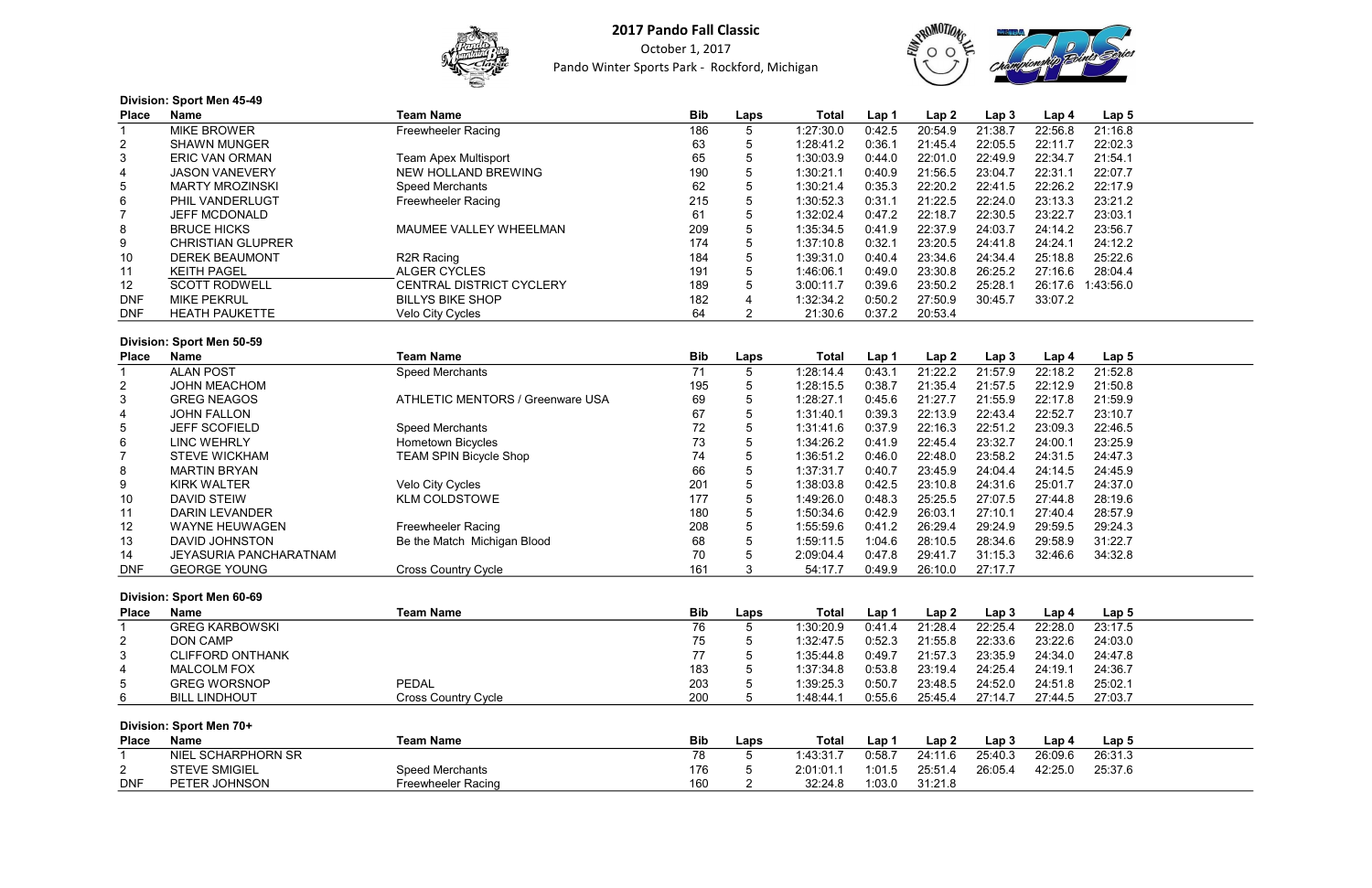

October 1, 2017 Pando Winter Sports Park - Rockford, Michigan



#### Division: Sport Men Clydesdale

| <b>CHRIS OSTBERG</b><br>81<br>R <sub>2R</sub> Racing<br>$\overline{5}$<br>1:33:53.0<br>22:11.4<br>23:20.1<br>23:24.3<br>24:21.8<br>$\mathbf{1}$<br>0:35.3<br>R <sub>2R</sub> Racing<br>$\sqrt{5}$<br>0:34.5<br>23:28.6<br>23:40.1<br>24:02.5<br>24:16.8<br>$\overline{c}$<br><b>BRANDON MUNSON</b><br>199<br>1:36:02.7<br>3<br>R2R Racing<br>84<br>5<br>22:52.5<br>23:23.8<br>24:26.2<br><b>MICHAEL REEVES</b><br>1:36:02.7<br>0:36.1<br>24:44.0<br>5<br><b>MATT JAGLOWSKI</b><br>175<br>23:16.5<br>23:34.9<br>4<br><b>Alger Bikes</b><br>1:36:11.9<br>0:32.7<br>24:06.8<br>24:40.8<br>$\overline{5}$<br>$\sqrt{5}$<br><b>GREG FOSTER</b><br><b>CUSTER CYCLERY/TERRITRIAL BREWING</b><br>178<br>1:38:17.8<br>0:49.1<br>23:49.3<br>24:21.7<br>24:34.1<br>24:43.3<br>5<br>6<br>25:03.3<br>29:37.0<br><b>TED RUYS</b><br>170<br>0:41.4<br>27:19.1<br>27:38.3<br><b>Freewheeler Racing</b><br>1:50:19.2<br>5<br>$\overline{7}$<br>MIKE CLARK/LINDA POEDER<br><b>ALGER BIKES/JDRF</b><br>194<br>1:52:16.1<br>0:50.6<br>27:09.9<br>27:46.0<br>27:46.4<br>28:43.0<br>$\overline{5}$<br>8<br>82<br>1:53:20.1<br>0:51.5<br>25:47.7<br>30:25.6<br><b>CHAD WESTHOUSE</b><br>Speed Merchants<br>27:38.4<br>28:36.7<br>5<br><b>ERIC SOOY</b><br>185<br>9<br>2:10:36.9<br>0:44.3<br>28:08.6<br>32:50.0<br>33:57.5<br><b>Freewheeler Racing</b><br>34:56.4<br><b>JAMES CULLISON</b><br>79<br><b>DNS</b><br><b>Division: FatBike Open</b><br><b>Team Name</b><br><b>Bib</b><br><b>Name</b><br><b>Total</b><br>Lap <sub>2</sub><br>Lap <sub>3</sub><br><b>Place</b><br>Laps<br>Lap 1<br>Lap 4<br>Lap <sub>5</sub><br><b>JASON SWIATLOWSKI</b><br>$5\phantom{.0}$<br><b>EPS CYCLING</b><br>196<br>23:02.0<br>21:36.4<br>21:48.5<br>20:57.9<br>1:28:03.7<br>0:38.7<br>1<br>5<br>$\overline{2}$<br><b>BRANT HENDLER</b><br><b>ANDRIE/MACHINE STAR</b><br>207<br>1:42:31.9<br>0:43.0<br>23:49.9<br>25:24.4<br>25:56.6<br>26:37.9<br>3<br>85<br>5<br>25:30.4<br><b>NICHOLAS TRAVIS</b><br>2:06:59.3<br>0:36.2<br>28:37.6<br>30:57.7<br>41:17.2<br>83<br>5<br>2:11:53.8<br>0:52.1<br>30:43.1<br>32:17.5<br>33:23.8<br>34:37.0<br>4<br><b>STEVEN BALOGH</b><br><b>Division: Sport-Beg Single Speed</b><br><b>Team Name</b><br><b>Bib</b><br><b>Name</b><br><b>Total</b><br>Lap <sub>2</sub><br>Lap <sub>3</sub><br>Lap <sub>5</sub><br><b>Place</b><br>Laps<br>Lap 1<br>Lap 4<br>$\overline{5}$<br>$\overline{21:25.0}$<br><b>KRIS CALDERWOOD</b><br>Velo City Cycles<br>86<br>1:23:28.1<br>0:29.3<br>19:48.6<br>20:38.3<br>21:06.8<br>1<br>198<br>5<br>$\overline{\mathbf{c}}$<br><b>KEVIN LAROE</b><br>WHEEIsInMotion.US /<br>1:59:43.2<br>0:42.5<br>23:49.0<br>24:54.0<br>44:33.1<br>25:44.4<br>Division: Beg women 11-14<br><b>Team Name</b><br><b>Name</b><br><b>Bib</b><br><b>Total</b><br>Lap <sub>2</sub><br><b>Place</b><br>Laps<br>Lap 1<br><b>JORDAN WITHERS</b><br>167<br>2<br>49:51.6<br>1:18.2<br>48:33.4<br><b>Freewheeler Racing</b><br>Division: Beg Women 19 and over<br><b>Name</b><br><b>Team Name</b><br><b>Bib</b><br><b>Total</b><br>Lap <sub>2</sub><br><b>Place</b><br>Laps<br>Lap 1<br>Lap <sub>3</sub><br><b>KIM DARTER</b><br>87<br>$\mathbf{3}$<br>28:28.2<br>30:36.7<br>$\mathbf{1}$<br>Speed Merchants<br>59:58.0<br>0:53.0<br>3<br>31:09.3<br>$\overline{2}$<br><b>ANTJE MUELLER</b><br>192<br>0:59.8<br>32:59.6<br>1:05:08.8<br>3<br>3<br><b>KATE DEFOREST</b><br>204<br>1:06:34.2<br>0:52.1<br>31:59.9<br>33:42.0<br>227<br><b>DNF</b><br>1:00.4<br>1:00.4<br><b>Cindy Lenting</b><br>Division: Beg 10 and under<br><b>Team Name</b><br><b>Bib</b><br><b>Name</b><br>Laps<br><b>Total</b><br>Lap <sub>2</sub><br><b>Place</b><br>Lap 1<br>226<br>$\overline{2}$<br>0:55.9<br>33:28.6<br>WMBF/Leadout<br>34:24.5<br>$\mathbf 1$<br><b>Carter Lenting</b><br><b>DONALD SMITH</b><br>$\overline{2}$<br>R <sub>2R</sub> Racing<br>88<br>2<br>36:50.7<br>1:10.1<br>35:40.6<br>CENTRAL DISTRICT CYCLERY<br>3<br>$\overline{2}$<br>43:01.8<br>1:04.6<br><b>MAX RODWELL</b><br>234<br>41:57.2<br>Division: Beg Men 11-14<br><b>Team Name</b><br><b>Bib</b><br><b>Name</b><br><b>Total</b><br>Lap2<br><b>Place</b><br>Laps<br>Lap 1<br>$\overline{2}$<br>25:00.9<br><b>EASTON FOSTER</b><br><b>CUSTER CYCLERY/TERRITORIAL BREWING</b><br>179<br>0:29.8<br>25:30.8<br>1<br>$\overline{2}$<br>212<br>25:22.5<br>$\overline{2}$<br><b>CAMDEN SHECIDAN</b><br>26:02.7<br>0:40.1<br>West Michigan Coyotes<br>$\overline{2}$<br>222<br>3<br>Haydon Frehr<br>Mom and Dad<br>26:08.1<br>0.42.0<br>25:26.1<br>$\overline{2}$<br>216<br><b>LOGAN BARKSDALE</b><br><b>Freewheeler Racing</b><br>26:10.9<br>0:50.6<br>25:20.2<br>4<br>$\overline{2}$<br>5<br><b>COYOTES LAKESHORE</b><br>230<br>0:43.3<br>25:44.9<br><b>DEVON HAMM</b><br>26:28.2<br>$\overline{2}$<br>6<br><b>Freewheeler Racing</b><br>168<br>26:35.0<br>0.56.0<br>25:39.0<br><b>JOHN WITHERS</b><br>$\overline{2}$<br>7<br><b>KYLE MUNGER</b><br>89<br>33:30.3<br>1:01.0<br>32:29.3<br>$\overline{2}$<br>90<br>1:01.8<br>44:25.1<br>8<br><b>GRANT VANDERKOLK</b><br>45:26.9 | <b>Place</b> | <b>Name</b> | <b>Team Name</b> | <b>Bib</b> | Laps | <b>Total</b> | Lap 1 | Lap <sub>2</sub> | Lap <sub>3</sub> | Lap 4 | Lap <sub>5</sub> |  |
|-------------------------------------------------------------------------------------------------------------------------------------------------------------------------------------------------------------------------------------------------------------------------------------------------------------------------------------------------------------------------------------------------------------------------------------------------------------------------------------------------------------------------------------------------------------------------------------------------------------------------------------------------------------------------------------------------------------------------------------------------------------------------------------------------------------------------------------------------------------------------------------------------------------------------------------------------------------------------------------------------------------------------------------------------------------------------------------------------------------------------------------------------------------------------------------------------------------------------------------------------------------------------------------------------------------------------------------------------------------------------------------------------------------------------------------------------------------------------------------------------------------------------------------------------------------------------------------------------------------------------------------------------------------------------------------------------------------------------------------------------------------------------------------------------------------------------------------------------------------------------------------------------------------------------------------------------------------------------------------------------------------------------------------------------------------------------------------------------------------------------------------------------------------------------------------------------------------------------------------------------------------------------------------------------------------------------------------------------------------------------------------------------------------------------------------------------------------------------------------------------------------------------------------------------------------------------------------------------------------------------------------------------------------------------------------------------------------------------------------------------------------------------------------------------------------------------------------------------------------------------------------------------------------------------------------------------------------------------------------------------------------------------------------------------------------------------------------------------------------------------------------------------------------------------------------------------------------------------------------------------------------------------------------------------------------------------------------------------------------------------------------------------------------------------------------------------------------------------------------------------------------------------------------------------------------------------------------------------------------------------------------------------------------------------------------------------------------------------------------------------------------------------------------------------------------------------------------------------------------------------------------------------------------------------------------------------------------------------------------------------------------------------------------------------------------------------------------------------------------------------------------------------------------------------------------------------------------------------------------------------------------------------------------------------------------------------------------------------------------------------------------------------------------------------------------------------------------------------------------------------------------------------------------------------------------------------------------------------------------------------------------------------------------------------------------------------------------------------------------------------------------------------------------------------------------------------------------------------------------------------------------------------------------------------------------------------------------------------------------------------------------------------------------|--------------|-------------|------------------|------------|------|--------------|-------|------------------|------------------|-------|------------------|--|
|                                                                                                                                                                                                                                                                                                                                                                                                                                                                                                                                                                                                                                                                                                                                                                                                                                                                                                                                                                                                                                                                                                                                                                                                                                                                                                                                                                                                                                                                                                                                                                                                                                                                                                                                                                                                                                                                                                                                                                                                                                                                                                                                                                                                                                                                                                                                                                                                                                                                                                                                                                                                                                                                                                                                                                                                                                                                                                                                                                                                                                                                                                                                                                                                                                                                                                                                                                                                                                                                                                                                                                                                                                                                                                                                                                                                                                                                                                                                                                                                                                                                                                                                                                                                                                                                                                                                                                                                                                                                                                                                                                                                                                                                                                                                                                                                                                                                                                                                                                                                                                     |              |             |                  |            |      |              |       |                  |                  |       |                  |  |
|                                                                                                                                                                                                                                                                                                                                                                                                                                                                                                                                                                                                                                                                                                                                                                                                                                                                                                                                                                                                                                                                                                                                                                                                                                                                                                                                                                                                                                                                                                                                                                                                                                                                                                                                                                                                                                                                                                                                                                                                                                                                                                                                                                                                                                                                                                                                                                                                                                                                                                                                                                                                                                                                                                                                                                                                                                                                                                                                                                                                                                                                                                                                                                                                                                                                                                                                                                                                                                                                                                                                                                                                                                                                                                                                                                                                                                                                                                                                                                                                                                                                                                                                                                                                                                                                                                                                                                                                                                                                                                                                                                                                                                                                                                                                                                                                                                                                                                                                                                                                                                     |              |             |                  |            |      |              |       |                  |                  |       |                  |  |
|                                                                                                                                                                                                                                                                                                                                                                                                                                                                                                                                                                                                                                                                                                                                                                                                                                                                                                                                                                                                                                                                                                                                                                                                                                                                                                                                                                                                                                                                                                                                                                                                                                                                                                                                                                                                                                                                                                                                                                                                                                                                                                                                                                                                                                                                                                                                                                                                                                                                                                                                                                                                                                                                                                                                                                                                                                                                                                                                                                                                                                                                                                                                                                                                                                                                                                                                                                                                                                                                                                                                                                                                                                                                                                                                                                                                                                                                                                                                                                                                                                                                                                                                                                                                                                                                                                                                                                                                                                                                                                                                                                                                                                                                                                                                                                                                                                                                                                                                                                                                                                     |              |             |                  |            |      |              |       |                  |                  |       |                  |  |
|                                                                                                                                                                                                                                                                                                                                                                                                                                                                                                                                                                                                                                                                                                                                                                                                                                                                                                                                                                                                                                                                                                                                                                                                                                                                                                                                                                                                                                                                                                                                                                                                                                                                                                                                                                                                                                                                                                                                                                                                                                                                                                                                                                                                                                                                                                                                                                                                                                                                                                                                                                                                                                                                                                                                                                                                                                                                                                                                                                                                                                                                                                                                                                                                                                                                                                                                                                                                                                                                                                                                                                                                                                                                                                                                                                                                                                                                                                                                                                                                                                                                                                                                                                                                                                                                                                                                                                                                                                                                                                                                                                                                                                                                                                                                                                                                                                                                                                                                                                                                                                     |              |             |                  |            |      |              |       |                  |                  |       |                  |  |
|                                                                                                                                                                                                                                                                                                                                                                                                                                                                                                                                                                                                                                                                                                                                                                                                                                                                                                                                                                                                                                                                                                                                                                                                                                                                                                                                                                                                                                                                                                                                                                                                                                                                                                                                                                                                                                                                                                                                                                                                                                                                                                                                                                                                                                                                                                                                                                                                                                                                                                                                                                                                                                                                                                                                                                                                                                                                                                                                                                                                                                                                                                                                                                                                                                                                                                                                                                                                                                                                                                                                                                                                                                                                                                                                                                                                                                                                                                                                                                                                                                                                                                                                                                                                                                                                                                                                                                                                                                                                                                                                                                                                                                                                                                                                                                                                                                                                                                                                                                                                                                     |              |             |                  |            |      |              |       |                  |                  |       |                  |  |
|                                                                                                                                                                                                                                                                                                                                                                                                                                                                                                                                                                                                                                                                                                                                                                                                                                                                                                                                                                                                                                                                                                                                                                                                                                                                                                                                                                                                                                                                                                                                                                                                                                                                                                                                                                                                                                                                                                                                                                                                                                                                                                                                                                                                                                                                                                                                                                                                                                                                                                                                                                                                                                                                                                                                                                                                                                                                                                                                                                                                                                                                                                                                                                                                                                                                                                                                                                                                                                                                                                                                                                                                                                                                                                                                                                                                                                                                                                                                                                                                                                                                                                                                                                                                                                                                                                                                                                                                                                                                                                                                                                                                                                                                                                                                                                                                                                                                                                                                                                                                                                     |              |             |                  |            |      |              |       |                  |                  |       |                  |  |
|                                                                                                                                                                                                                                                                                                                                                                                                                                                                                                                                                                                                                                                                                                                                                                                                                                                                                                                                                                                                                                                                                                                                                                                                                                                                                                                                                                                                                                                                                                                                                                                                                                                                                                                                                                                                                                                                                                                                                                                                                                                                                                                                                                                                                                                                                                                                                                                                                                                                                                                                                                                                                                                                                                                                                                                                                                                                                                                                                                                                                                                                                                                                                                                                                                                                                                                                                                                                                                                                                                                                                                                                                                                                                                                                                                                                                                                                                                                                                                                                                                                                                                                                                                                                                                                                                                                                                                                                                                                                                                                                                                                                                                                                                                                                                                                                                                                                                                                                                                                                                                     |              |             |                  |            |      |              |       |                  |                  |       |                  |  |
|                                                                                                                                                                                                                                                                                                                                                                                                                                                                                                                                                                                                                                                                                                                                                                                                                                                                                                                                                                                                                                                                                                                                                                                                                                                                                                                                                                                                                                                                                                                                                                                                                                                                                                                                                                                                                                                                                                                                                                                                                                                                                                                                                                                                                                                                                                                                                                                                                                                                                                                                                                                                                                                                                                                                                                                                                                                                                                                                                                                                                                                                                                                                                                                                                                                                                                                                                                                                                                                                                                                                                                                                                                                                                                                                                                                                                                                                                                                                                                                                                                                                                                                                                                                                                                                                                                                                                                                                                                                                                                                                                                                                                                                                                                                                                                                                                                                                                                                                                                                                                                     |              |             |                  |            |      |              |       |                  |                  |       |                  |  |
|                                                                                                                                                                                                                                                                                                                                                                                                                                                                                                                                                                                                                                                                                                                                                                                                                                                                                                                                                                                                                                                                                                                                                                                                                                                                                                                                                                                                                                                                                                                                                                                                                                                                                                                                                                                                                                                                                                                                                                                                                                                                                                                                                                                                                                                                                                                                                                                                                                                                                                                                                                                                                                                                                                                                                                                                                                                                                                                                                                                                                                                                                                                                                                                                                                                                                                                                                                                                                                                                                                                                                                                                                                                                                                                                                                                                                                                                                                                                                                                                                                                                                                                                                                                                                                                                                                                                                                                                                                                                                                                                                                                                                                                                                                                                                                                                                                                                                                                                                                                                                                     |              |             |                  |            |      |              |       |                  |                  |       |                  |  |
|                                                                                                                                                                                                                                                                                                                                                                                                                                                                                                                                                                                                                                                                                                                                                                                                                                                                                                                                                                                                                                                                                                                                                                                                                                                                                                                                                                                                                                                                                                                                                                                                                                                                                                                                                                                                                                                                                                                                                                                                                                                                                                                                                                                                                                                                                                                                                                                                                                                                                                                                                                                                                                                                                                                                                                                                                                                                                                                                                                                                                                                                                                                                                                                                                                                                                                                                                                                                                                                                                                                                                                                                                                                                                                                                                                                                                                                                                                                                                                                                                                                                                                                                                                                                                                                                                                                                                                                                                                                                                                                                                                                                                                                                                                                                                                                                                                                                                                                                                                                                                                     |              |             |                  |            |      |              |       |                  |                  |       |                  |  |
|                                                                                                                                                                                                                                                                                                                                                                                                                                                                                                                                                                                                                                                                                                                                                                                                                                                                                                                                                                                                                                                                                                                                                                                                                                                                                                                                                                                                                                                                                                                                                                                                                                                                                                                                                                                                                                                                                                                                                                                                                                                                                                                                                                                                                                                                                                                                                                                                                                                                                                                                                                                                                                                                                                                                                                                                                                                                                                                                                                                                                                                                                                                                                                                                                                                                                                                                                                                                                                                                                                                                                                                                                                                                                                                                                                                                                                                                                                                                                                                                                                                                                                                                                                                                                                                                                                                                                                                                                                                                                                                                                                                                                                                                                                                                                                                                                                                                                                                                                                                                                                     |              |             |                  |            |      |              |       |                  |                  |       |                  |  |
|                                                                                                                                                                                                                                                                                                                                                                                                                                                                                                                                                                                                                                                                                                                                                                                                                                                                                                                                                                                                                                                                                                                                                                                                                                                                                                                                                                                                                                                                                                                                                                                                                                                                                                                                                                                                                                                                                                                                                                                                                                                                                                                                                                                                                                                                                                                                                                                                                                                                                                                                                                                                                                                                                                                                                                                                                                                                                                                                                                                                                                                                                                                                                                                                                                                                                                                                                                                                                                                                                                                                                                                                                                                                                                                                                                                                                                                                                                                                                                                                                                                                                                                                                                                                                                                                                                                                                                                                                                                                                                                                                                                                                                                                                                                                                                                                                                                                                                                                                                                                                                     |              |             |                  |            |      |              |       |                  |                  |       |                  |  |
|                                                                                                                                                                                                                                                                                                                                                                                                                                                                                                                                                                                                                                                                                                                                                                                                                                                                                                                                                                                                                                                                                                                                                                                                                                                                                                                                                                                                                                                                                                                                                                                                                                                                                                                                                                                                                                                                                                                                                                                                                                                                                                                                                                                                                                                                                                                                                                                                                                                                                                                                                                                                                                                                                                                                                                                                                                                                                                                                                                                                                                                                                                                                                                                                                                                                                                                                                                                                                                                                                                                                                                                                                                                                                                                                                                                                                                                                                                                                                                                                                                                                                                                                                                                                                                                                                                                                                                                                                                                                                                                                                                                                                                                                                                                                                                                                                                                                                                                                                                                                                                     |              |             |                  |            |      |              |       |                  |                  |       |                  |  |
|                                                                                                                                                                                                                                                                                                                                                                                                                                                                                                                                                                                                                                                                                                                                                                                                                                                                                                                                                                                                                                                                                                                                                                                                                                                                                                                                                                                                                                                                                                                                                                                                                                                                                                                                                                                                                                                                                                                                                                                                                                                                                                                                                                                                                                                                                                                                                                                                                                                                                                                                                                                                                                                                                                                                                                                                                                                                                                                                                                                                                                                                                                                                                                                                                                                                                                                                                                                                                                                                                                                                                                                                                                                                                                                                                                                                                                                                                                                                                                                                                                                                                                                                                                                                                                                                                                                                                                                                                                                                                                                                                                                                                                                                                                                                                                                                                                                                                                                                                                                                                                     |              |             |                  |            |      |              |       |                  |                  |       |                  |  |
|                                                                                                                                                                                                                                                                                                                                                                                                                                                                                                                                                                                                                                                                                                                                                                                                                                                                                                                                                                                                                                                                                                                                                                                                                                                                                                                                                                                                                                                                                                                                                                                                                                                                                                                                                                                                                                                                                                                                                                                                                                                                                                                                                                                                                                                                                                                                                                                                                                                                                                                                                                                                                                                                                                                                                                                                                                                                                                                                                                                                                                                                                                                                                                                                                                                                                                                                                                                                                                                                                                                                                                                                                                                                                                                                                                                                                                                                                                                                                                                                                                                                                                                                                                                                                                                                                                                                                                                                                                                                                                                                                                                                                                                                                                                                                                                                                                                                                                                                                                                                                                     |              |             |                  |            |      |              |       |                  |                  |       |                  |  |
|                                                                                                                                                                                                                                                                                                                                                                                                                                                                                                                                                                                                                                                                                                                                                                                                                                                                                                                                                                                                                                                                                                                                                                                                                                                                                                                                                                                                                                                                                                                                                                                                                                                                                                                                                                                                                                                                                                                                                                                                                                                                                                                                                                                                                                                                                                                                                                                                                                                                                                                                                                                                                                                                                                                                                                                                                                                                                                                                                                                                                                                                                                                                                                                                                                                                                                                                                                                                                                                                                                                                                                                                                                                                                                                                                                                                                                                                                                                                                                                                                                                                                                                                                                                                                                                                                                                                                                                                                                                                                                                                                                                                                                                                                                                                                                                                                                                                                                                                                                                                                                     |              |             |                  |            |      |              |       |                  |                  |       |                  |  |
|                                                                                                                                                                                                                                                                                                                                                                                                                                                                                                                                                                                                                                                                                                                                                                                                                                                                                                                                                                                                                                                                                                                                                                                                                                                                                                                                                                                                                                                                                                                                                                                                                                                                                                                                                                                                                                                                                                                                                                                                                                                                                                                                                                                                                                                                                                                                                                                                                                                                                                                                                                                                                                                                                                                                                                                                                                                                                                                                                                                                                                                                                                                                                                                                                                                                                                                                                                                                                                                                                                                                                                                                                                                                                                                                                                                                                                                                                                                                                                                                                                                                                                                                                                                                                                                                                                                                                                                                                                                                                                                                                                                                                                                                                                                                                                                                                                                                                                                                                                                                                                     |              |             |                  |            |      |              |       |                  |                  |       |                  |  |
|                                                                                                                                                                                                                                                                                                                                                                                                                                                                                                                                                                                                                                                                                                                                                                                                                                                                                                                                                                                                                                                                                                                                                                                                                                                                                                                                                                                                                                                                                                                                                                                                                                                                                                                                                                                                                                                                                                                                                                                                                                                                                                                                                                                                                                                                                                                                                                                                                                                                                                                                                                                                                                                                                                                                                                                                                                                                                                                                                                                                                                                                                                                                                                                                                                                                                                                                                                                                                                                                                                                                                                                                                                                                                                                                                                                                                                                                                                                                                                                                                                                                                                                                                                                                                                                                                                                                                                                                                                                                                                                                                                                                                                                                                                                                                                                                                                                                                                                                                                                                                                     |              |             |                  |            |      |              |       |                  |                  |       |                  |  |
|                                                                                                                                                                                                                                                                                                                                                                                                                                                                                                                                                                                                                                                                                                                                                                                                                                                                                                                                                                                                                                                                                                                                                                                                                                                                                                                                                                                                                                                                                                                                                                                                                                                                                                                                                                                                                                                                                                                                                                                                                                                                                                                                                                                                                                                                                                                                                                                                                                                                                                                                                                                                                                                                                                                                                                                                                                                                                                                                                                                                                                                                                                                                                                                                                                                                                                                                                                                                                                                                                                                                                                                                                                                                                                                                                                                                                                                                                                                                                                                                                                                                                                                                                                                                                                                                                                                                                                                                                                                                                                                                                                                                                                                                                                                                                                                                                                                                                                                                                                                                                                     |              |             |                  |            |      |              |       |                  |                  |       |                  |  |
|                                                                                                                                                                                                                                                                                                                                                                                                                                                                                                                                                                                                                                                                                                                                                                                                                                                                                                                                                                                                                                                                                                                                                                                                                                                                                                                                                                                                                                                                                                                                                                                                                                                                                                                                                                                                                                                                                                                                                                                                                                                                                                                                                                                                                                                                                                                                                                                                                                                                                                                                                                                                                                                                                                                                                                                                                                                                                                                                                                                                                                                                                                                                                                                                                                                                                                                                                                                                                                                                                                                                                                                                                                                                                                                                                                                                                                                                                                                                                                                                                                                                                                                                                                                                                                                                                                                                                                                                                                                                                                                                                                                                                                                                                                                                                                                                                                                                                                                                                                                                                                     |              |             |                  |            |      |              |       |                  |                  |       |                  |  |
|                                                                                                                                                                                                                                                                                                                                                                                                                                                                                                                                                                                                                                                                                                                                                                                                                                                                                                                                                                                                                                                                                                                                                                                                                                                                                                                                                                                                                                                                                                                                                                                                                                                                                                                                                                                                                                                                                                                                                                                                                                                                                                                                                                                                                                                                                                                                                                                                                                                                                                                                                                                                                                                                                                                                                                                                                                                                                                                                                                                                                                                                                                                                                                                                                                                                                                                                                                                                                                                                                                                                                                                                                                                                                                                                                                                                                                                                                                                                                                                                                                                                                                                                                                                                                                                                                                                                                                                                                                                                                                                                                                                                                                                                                                                                                                                                                                                                                                                                                                                                                                     |              |             |                  |            |      |              |       |                  |                  |       |                  |  |
|                                                                                                                                                                                                                                                                                                                                                                                                                                                                                                                                                                                                                                                                                                                                                                                                                                                                                                                                                                                                                                                                                                                                                                                                                                                                                                                                                                                                                                                                                                                                                                                                                                                                                                                                                                                                                                                                                                                                                                                                                                                                                                                                                                                                                                                                                                                                                                                                                                                                                                                                                                                                                                                                                                                                                                                                                                                                                                                                                                                                                                                                                                                                                                                                                                                                                                                                                                                                                                                                                                                                                                                                                                                                                                                                                                                                                                                                                                                                                                                                                                                                                                                                                                                                                                                                                                                                                                                                                                                                                                                                                                                                                                                                                                                                                                                                                                                                                                                                                                                                                                     |              |             |                  |            |      |              |       |                  |                  |       |                  |  |
|                                                                                                                                                                                                                                                                                                                                                                                                                                                                                                                                                                                                                                                                                                                                                                                                                                                                                                                                                                                                                                                                                                                                                                                                                                                                                                                                                                                                                                                                                                                                                                                                                                                                                                                                                                                                                                                                                                                                                                                                                                                                                                                                                                                                                                                                                                                                                                                                                                                                                                                                                                                                                                                                                                                                                                                                                                                                                                                                                                                                                                                                                                                                                                                                                                                                                                                                                                                                                                                                                                                                                                                                                                                                                                                                                                                                                                                                                                                                                                                                                                                                                                                                                                                                                                                                                                                                                                                                                                                                                                                                                                                                                                                                                                                                                                                                                                                                                                                                                                                                                                     |              |             |                  |            |      |              |       |                  |                  |       |                  |  |
|                                                                                                                                                                                                                                                                                                                                                                                                                                                                                                                                                                                                                                                                                                                                                                                                                                                                                                                                                                                                                                                                                                                                                                                                                                                                                                                                                                                                                                                                                                                                                                                                                                                                                                                                                                                                                                                                                                                                                                                                                                                                                                                                                                                                                                                                                                                                                                                                                                                                                                                                                                                                                                                                                                                                                                                                                                                                                                                                                                                                                                                                                                                                                                                                                                                                                                                                                                                                                                                                                                                                                                                                                                                                                                                                                                                                                                                                                                                                                                                                                                                                                                                                                                                                                                                                                                                                                                                                                                                                                                                                                                                                                                                                                                                                                                                                                                                                                                                                                                                                                                     |              |             |                  |            |      |              |       |                  |                  |       |                  |  |
|                                                                                                                                                                                                                                                                                                                                                                                                                                                                                                                                                                                                                                                                                                                                                                                                                                                                                                                                                                                                                                                                                                                                                                                                                                                                                                                                                                                                                                                                                                                                                                                                                                                                                                                                                                                                                                                                                                                                                                                                                                                                                                                                                                                                                                                                                                                                                                                                                                                                                                                                                                                                                                                                                                                                                                                                                                                                                                                                                                                                                                                                                                                                                                                                                                                                                                                                                                                                                                                                                                                                                                                                                                                                                                                                                                                                                                                                                                                                                                                                                                                                                                                                                                                                                                                                                                                                                                                                                                                                                                                                                                                                                                                                                                                                                                                                                                                                                                                                                                                                                                     |              |             |                  |            |      |              |       |                  |                  |       |                  |  |
|                                                                                                                                                                                                                                                                                                                                                                                                                                                                                                                                                                                                                                                                                                                                                                                                                                                                                                                                                                                                                                                                                                                                                                                                                                                                                                                                                                                                                                                                                                                                                                                                                                                                                                                                                                                                                                                                                                                                                                                                                                                                                                                                                                                                                                                                                                                                                                                                                                                                                                                                                                                                                                                                                                                                                                                                                                                                                                                                                                                                                                                                                                                                                                                                                                                                                                                                                                                                                                                                                                                                                                                                                                                                                                                                                                                                                                                                                                                                                                                                                                                                                                                                                                                                                                                                                                                                                                                                                                                                                                                                                                                                                                                                                                                                                                                                                                                                                                                                                                                                                                     |              |             |                  |            |      |              |       |                  |                  |       |                  |  |
|                                                                                                                                                                                                                                                                                                                                                                                                                                                                                                                                                                                                                                                                                                                                                                                                                                                                                                                                                                                                                                                                                                                                                                                                                                                                                                                                                                                                                                                                                                                                                                                                                                                                                                                                                                                                                                                                                                                                                                                                                                                                                                                                                                                                                                                                                                                                                                                                                                                                                                                                                                                                                                                                                                                                                                                                                                                                                                                                                                                                                                                                                                                                                                                                                                                                                                                                                                                                                                                                                                                                                                                                                                                                                                                                                                                                                                                                                                                                                                                                                                                                                                                                                                                                                                                                                                                                                                                                                                                                                                                                                                                                                                                                                                                                                                                                                                                                                                                                                                                                                                     |              |             |                  |            |      |              |       |                  |                  |       |                  |  |
|                                                                                                                                                                                                                                                                                                                                                                                                                                                                                                                                                                                                                                                                                                                                                                                                                                                                                                                                                                                                                                                                                                                                                                                                                                                                                                                                                                                                                                                                                                                                                                                                                                                                                                                                                                                                                                                                                                                                                                                                                                                                                                                                                                                                                                                                                                                                                                                                                                                                                                                                                                                                                                                                                                                                                                                                                                                                                                                                                                                                                                                                                                                                                                                                                                                                                                                                                                                                                                                                                                                                                                                                                                                                                                                                                                                                                                                                                                                                                                                                                                                                                                                                                                                                                                                                                                                                                                                                                                                                                                                                                                                                                                                                                                                                                                                                                                                                                                                                                                                                                                     |              |             |                  |            |      |              |       |                  |                  |       |                  |  |
|                                                                                                                                                                                                                                                                                                                                                                                                                                                                                                                                                                                                                                                                                                                                                                                                                                                                                                                                                                                                                                                                                                                                                                                                                                                                                                                                                                                                                                                                                                                                                                                                                                                                                                                                                                                                                                                                                                                                                                                                                                                                                                                                                                                                                                                                                                                                                                                                                                                                                                                                                                                                                                                                                                                                                                                                                                                                                                                                                                                                                                                                                                                                                                                                                                                                                                                                                                                                                                                                                                                                                                                                                                                                                                                                                                                                                                                                                                                                                                                                                                                                                                                                                                                                                                                                                                                                                                                                                                                                                                                                                                                                                                                                                                                                                                                                                                                                                                                                                                                                                                     |              |             |                  |            |      |              |       |                  |                  |       |                  |  |
|                                                                                                                                                                                                                                                                                                                                                                                                                                                                                                                                                                                                                                                                                                                                                                                                                                                                                                                                                                                                                                                                                                                                                                                                                                                                                                                                                                                                                                                                                                                                                                                                                                                                                                                                                                                                                                                                                                                                                                                                                                                                                                                                                                                                                                                                                                                                                                                                                                                                                                                                                                                                                                                                                                                                                                                                                                                                                                                                                                                                                                                                                                                                                                                                                                                                                                                                                                                                                                                                                                                                                                                                                                                                                                                                                                                                                                                                                                                                                                                                                                                                                                                                                                                                                                                                                                                                                                                                                                                                                                                                                                                                                                                                                                                                                                                                                                                                                                                                                                                                                                     |              |             |                  |            |      |              |       |                  |                  |       |                  |  |
|                                                                                                                                                                                                                                                                                                                                                                                                                                                                                                                                                                                                                                                                                                                                                                                                                                                                                                                                                                                                                                                                                                                                                                                                                                                                                                                                                                                                                                                                                                                                                                                                                                                                                                                                                                                                                                                                                                                                                                                                                                                                                                                                                                                                                                                                                                                                                                                                                                                                                                                                                                                                                                                                                                                                                                                                                                                                                                                                                                                                                                                                                                                                                                                                                                                                                                                                                                                                                                                                                                                                                                                                                                                                                                                                                                                                                                                                                                                                                                                                                                                                                                                                                                                                                                                                                                                                                                                                                                                                                                                                                                                                                                                                                                                                                                                                                                                                                                                                                                                                                                     |              |             |                  |            |      |              |       |                  |                  |       |                  |  |
|                                                                                                                                                                                                                                                                                                                                                                                                                                                                                                                                                                                                                                                                                                                                                                                                                                                                                                                                                                                                                                                                                                                                                                                                                                                                                                                                                                                                                                                                                                                                                                                                                                                                                                                                                                                                                                                                                                                                                                                                                                                                                                                                                                                                                                                                                                                                                                                                                                                                                                                                                                                                                                                                                                                                                                                                                                                                                                                                                                                                                                                                                                                                                                                                                                                                                                                                                                                                                                                                                                                                                                                                                                                                                                                                                                                                                                                                                                                                                                                                                                                                                                                                                                                                                                                                                                                                                                                                                                                                                                                                                                                                                                                                                                                                                                                                                                                                                                                                                                                                                                     |              |             |                  |            |      |              |       |                  |                  |       |                  |  |
|                                                                                                                                                                                                                                                                                                                                                                                                                                                                                                                                                                                                                                                                                                                                                                                                                                                                                                                                                                                                                                                                                                                                                                                                                                                                                                                                                                                                                                                                                                                                                                                                                                                                                                                                                                                                                                                                                                                                                                                                                                                                                                                                                                                                                                                                                                                                                                                                                                                                                                                                                                                                                                                                                                                                                                                                                                                                                                                                                                                                                                                                                                                                                                                                                                                                                                                                                                                                                                                                                                                                                                                                                                                                                                                                                                                                                                                                                                                                                                                                                                                                                                                                                                                                                                                                                                                                                                                                                                                                                                                                                                                                                                                                                                                                                                                                                                                                                                                                                                                                                                     |              |             |                  |            |      |              |       |                  |                  |       |                  |  |
|                                                                                                                                                                                                                                                                                                                                                                                                                                                                                                                                                                                                                                                                                                                                                                                                                                                                                                                                                                                                                                                                                                                                                                                                                                                                                                                                                                                                                                                                                                                                                                                                                                                                                                                                                                                                                                                                                                                                                                                                                                                                                                                                                                                                                                                                                                                                                                                                                                                                                                                                                                                                                                                                                                                                                                                                                                                                                                                                                                                                                                                                                                                                                                                                                                                                                                                                                                                                                                                                                                                                                                                                                                                                                                                                                                                                                                                                                                                                                                                                                                                                                                                                                                                                                                                                                                                                                                                                                                                                                                                                                                                                                                                                                                                                                                                                                                                                                                                                                                                                                                     |              |             |                  |            |      |              |       |                  |                  |       |                  |  |
|                                                                                                                                                                                                                                                                                                                                                                                                                                                                                                                                                                                                                                                                                                                                                                                                                                                                                                                                                                                                                                                                                                                                                                                                                                                                                                                                                                                                                                                                                                                                                                                                                                                                                                                                                                                                                                                                                                                                                                                                                                                                                                                                                                                                                                                                                                                                                                                                                                                                                                                                                                                                                                                                                                                                                                                                                                                                                                                                                                                                                                                                                                                                                                                                                                                                                                                                                                                                                                                                                                                                                                                                                                                                                                                                                                                                                                                                                                                                                                                                                                                                                                                                                                                                                                                                                                                                                                                                                                                                                                                                                                                                                                                                                                                                                                                                                                                                                                                                                                                                                                     |              |             |                  |            |      |              |       |                  |                  |       |                  |  |
|                                                                                                                                                                                                                                                                                                                                                                                                                                                                                                                                                                                                                                                                                                                                                                                                                                                                                                                                                                                                                                                                                                                                                                                                                                                                                                                                                                                                                                                                                                                                                                                                                                                                                                                                                                                                                                                                                                                                                                                                                                                                                                                                                                                                                                                                                                                                                                                                                                                                                                                                                                                                                                                                                                                                                                                                                                                                                                                                                                                                                                                                                                                                                                                                                                                                                                                                                                                                                                                                                                                                                                                                                                                                                                                                                                                                                                                                                                                                                                                                                                                                                                                                                                                                                                                                                                                                                                                                                                                                                                                                                                                                                                                                                                                                                                                                                                                                                                                                                                                                                                     |              |             |                  |            |      |              |       |                  |                  |       |                  |  |
|                                                                                                                                                                                                                                                                                                                                                                                                                                                                                                                                                                                                                                                                                                                                                                                                                                                                                                                                                                                                                                                                                                                                                                                                                                                                                                                                                                                                                                                                                                                                                                                                                                                                                                                                                                                                                                                                                                                                                                                                                                                                                                                                                                                                                                                                                                                                                                                                                                                                                                                                                                                                                                                                                                                                                                                                                                                                                                                                                                                                                                                                                                                                                                                                                                                                                                                                                                                                                                                                                                                                                                                                                                                                                                                                                                                                                                                                                                                                                                                                                                                                                                                                                                                                                                                                                                                                                                                                                                                                                                                                                                                                                                                                                                                                                                                                                                                                                                                                                                                                                                     |              |             |                  |            |      |              |       |                  |                  |       |                  |  |
|                                                                                                                                                                                                                                                                                                                                                                                                                                                                                                                                                                                                                                                                                                                                                                                                                                                                                                                                                                                                                                                                                                                                                                                                                                                                                                                                                                                                                                                                                                                                                                                                                                                                                                                                                                                                                                                                                                                                                                                                                                                                                                                                                                                                                                                                                                                                                                                                                                                                                                                                                                                                                                                                                                                                                                                                                                                                                                                                                                                                                                                                                                                                                                                                                                                                                                                                                                                                                                                                                                                                                                                                                                                                                                                                                                                                                                                                                                                                                                                                                                                                                                                                                                                                                                                                                                                                                                                                                                                                                                                                                                                                                                                                                                                                                                                                                                                                                                                                                                                                                                     |              |             |                  |            |      |              |       |                  |                  |       |                  |  |
|                                                                                                                                                                                                                                                                                                                                                                                                                                                                                                                                                                                                                                                                                                                                                                                                                                                                                                                                                                                                                                                                                                                                                                                                                                                                                                                                                                                                                                                                                                                                                                                                                                                                                                                                                                                                                                                                                                                                                                                                                                                                                                                                                                                                                                                                                                                                                                                                                                                                                                                                                                                                                                                                                                                                                                                                                                                                                                                                                                                                                                                                                                                                                                                                                                                                                                                                                                                                                                                                                                                                                                                                                                                                                                                                                                                                                                                                                                                                                                                                                                                                                                                                                                                                                                                                                                                                                                                                                                                                                                                                                                                                                                                                                                                                                                                                                                                                                                                                                                                                                                     |              |             |                  |            |      |              |       |                  |                  |       |                  |  |
|                                                                                                                                                                                                                                                                                                                                                                                                                                                                                                                                                                                                                                                                                                                                                                                                                                                                                                                                                                                                                                                                                                                                                                                                                                                                                                                                                                                                                                                                                                                                                                                                                                                                                                                                                                                                                                                                                                                                                                                                                                                                                                                                                                                                                                                                                                                                                                                                                                                                                                                                                                                                                                                                                                                                                                                                                                                                                                                                                                                                                                                                                                                                                                                                                                                                                                                                                                                                                                                                                                                                                                                                                                                                                                                                                                                                                                                                                                                                                                                                                                                                                                                                                                                                                                                                                                                                                                                                                                                                                                                                                                                                                                                                                                                                                                                                                                                                                                                                                                                                                                     |              |             |                  |            |      |              |       |                  |                  |       |                  |  |
|                                                                                                                                                                                                                                                                                                                                                                                                                                                                                                                                                                                                                                                                                                                                                                                                                                                                                                                                                                                                                                                                                                                                                                                                                                                                                                                                                                                                                                                                                                                                                                                                                                                                                                                                                                                                                                                                                                                                                                                                                                                                                                                                                                                                                                                                                                                                                                                                                                                                                                                                                                                                                                                                                                                                                                                                                                                                                                                                                                                                                                                                                                                                                                                                                                                                                                                                                                                                                                                                                                                                                                                                                                                                                                                                                                                                                                                                                                                                                                                                                                                                                                                                                                                                                                                                                                                                                                                                                                                                                                                                                                                                                                                                                                                                                                                                                                                                                                                                                                                                                                     |              |             |                  |            |      |              |       |                  |                  |       |                  |  |
|                                                                                                                                                                                                                                                                                                                                                                                                                                                                                                                                                                                                                                                                                                                                                                                                                                                                                                                                                                                                                                                                                                                                                                                                                                                                                                                                                                                                                                                                                                                                                                                                                                                                                                                                                                                                                                                                                                                                                                                                                                                                                                                                                                                                                                                                                                                                                                                                                                                                                                                                                                                                                                                                                                                                                                                                                                                                                                                                                                                                                                                                                                                                                                                                                                                                                                                                                                                                                                                                                                                                                                                                                                                                                                                                                                                                                                                                                                                                                                                                                                                                                                                                                                                                                                                                                                                                                                                                                                                                                                                                                                                                                                                                                                                                                                                                                                                                                                                                                                                                                                     |              |             |                  |            |      |              |       |                  |                  |       |                  |  |
|                                                                                                                                                                                                                                                                                                                                                                                                                                                                                                                                                                                                                                                                                                                                                                                                                                                                                                                                                                                                                                                                                                                                                                                                                                                                                                                                                                                                                                                                                                                                                                                                                                                                                                                                                                                                                                                                                                                                                                                                                                                                                                                                                                                                                                                                                                                                                                                                                                                                                                                                                                                                                                                                                                                                                                                                                                                                                                                                                                                                                                                                                                                                                                                                                                                                                                                                                                                                                                                                                                                                                                                                                                                                                                                                                                                                                                                                                                                                                                                                                                                                                                                                                                                                                                                                                                                                                                                                                                                                                                                                                                                                                                                                                                                                                                                                                                                                                                                                                                                                                                     |              |             |                  |            |      |              |       |                  |                  |       |                  |  |
|                                                                                                                                                                                                                                                                                                                                                                                                                                                                                                                                                                                                                                                                                                                                                                                                                                                                                                                                                                                                                                                                                                                                                                                                                                                                                                                                                                                                                                                                                                                                                                                                                                                                                                                                                                                                                                                                                                                                                                                                                                                                                                                                                                                                                                                                                                                                                                                                                                                                                                                                                                                                                                                                                                                                                                                                                                                                                                                                                                                                                                                                                                                                                                                                                                                                                                                                                                                                                                                                                                                                                                                                                                                                                                                                                                                                                                                                                                                                                                                                                                                                                                                                                                                                                                                                                                                                                                                                                                                                                                                                                                                                                                                                                                                                                                                                                                                                                                                                                                                                                                     |              |             |                  |            |      |              |       |                  |                  |       |                  |  |
|                                                                                                                                                                                                                                                                                                                                                                                                                                                                                                                                                                                                                                                                                                                                                                                                                                                                                                                                                                                                                                                                                                                                                                                                                                                                                                                                                                                                                                                                                                                                                                                                                                                                                                                                                                                                                                                                                                                                                                                                                                                                                                                                                                                                                                                                                                                                                                                                                                                                                                                                                                                                                                                                                                                                                                                                                                                                                                                                                                                                                                                                                                                                                                                                                                                                                                                                                                                                                                                                                                                                                                                                                                                                                                                                                                                                                                                                                                                                                                                                                                                                                                                                                                                                                                                                                                                                                                                                                                                                                                                                                                                                                                                                                                                                                                                                                                                                                                                                                                                                                                     |              |             |                  |            |      |              |       |                  |                  |       |                  |  |
|                                                                                                                                                                                                                                                                                                                                                                                                                                                                                                                                                                                                                                                                                                                                                                                                                                                                                                                                                                                                                                                                                                                                                                                                                                                                                                                                                                                                                                                                                                                                                                                                                                                                                                                                                                                                                                                                                                                                                                                                                                                                                                                                                                                                                                                                                                                                                                                                                                                                                                                                                                                                                                                                                                                                                                                                                                                                                                                                                                                                                                                                                                                                                                                                                                                                                                                                                                                                                                                                                                                                                                                                                                                                                                                                                                                                                                                                                                                                                                                                                                                                                                                                                                                                                                                                                                                                                                                                                                                                                                                                                                                                                                                                                                                                                                                                                                                                                                                                                                                                                                     |              |             |                  |            |      |              |       |                  |                  |       |                  |  |
|                                                                                                                                                                                                                                                                                                                                                                                                                                                                                                                                                                                                                                                                                                                                                                                                                                                                                                                                                                                                                                                                                                                                                                                                                                                                                                                                                                                                                                                                                                                                                                                                                                                                                                                                                                                                                                                                                                                                                                                                                                                                                                                                                                                                                                                                                                                                                                                                                                                                                                                                                                                                                                                                                                                                                                                                                                                                                                                                                                                                                                                                                                                                                                                                                                                                                                                                                                                                                                                                                                                                                                                                                                                                                                                                                                                                                                                                                                                                                                                                                                                                                                                                                                                                                                                                                                                                                                                                                                                                                                                                                                                                                                                                                                                                                                                                                                                                                                                                                                                                                                     |              |             |                  |            |      |              |       |                  |                  |       |                  |  |
|                                                                                                                                                                                                                                                                                                                                                                                                                                                                                                                                                                                                                                                                                                                                                                                                                                                                                                                                                                                                                                                                                                                                                                                                                                                                                                                                                                                                                                                                                                                                                                                                                                                                                                                                                                                                                                                                                                                                                                                                                                                                                                                                                                                                                                                                                                                                                                                                                                                                                                                                                                                                                                                                                                                                                                                                                                                                                                                                                                                                                                                                                                                                                                                                                                                                                                                                                                                                                                                                                                                                                                                                                                                                                                                                                                                                                                                                                                                                                                                                                                                                                                                                                                                                                                                                                                                                                                                                                                                                                                                                                                                                                                                                                                                                                                                                                                                                                                                                                                                                                                     |              |             |                  |            |      |              |       |                  |                  |       |                  |  |
|                                                                                                                                                                                                                                                                                                                                                                                                                                                                                                                                                                                                                                                                                                                                                                                                                                                                                                                                                                                                                                                                                                                                                                                                                                                                                                                                                                                                                                                                                                                                                                                                                                                                                                                                                                                                                                                                                                                                                                                                                                                                                                                                                                                                                                                                                                                                                                                                                                                                                                                                                                                                                                                                                                                                                                                                                                                                                                                                                                                                                                                                                                                                                                                                                                                                                                                                                                                                                                                                                                                                                                                                                                                                                                                                                                                                                                                                                                                                                                                                                                                                                                                                                                                                                                                                                                                                                                                                                                                                                                                                                                                                                                                                                                                                                                                                                                                                                                                                                                                                                                     |              |             |                  |            |      |              |       |                  |                  |       |                  |  |
|                                                                                                                                                                                                                                                                                                                                                                                                                                                                                                                                                                                                                                                                                                                                                                                                                                                                                                                                                                                                                                                                                                                                                                                                                                                                                                                                                                                                                                                                                                                                                                                                                                                                                                                                                                                                                                                                                                                                                                                                                                                                                                                                                                                                                                                                                                                                                                                                                                                                                                                                                                                                                                                                                                                                                                                                                                                                                                                                                                                                                                                                                                                                                                                                                                                                                                                                                                                                                                                                                                                                                                                                                                                                                                                                                                                                                                                                                                                                                                                                                                                                                                                                                                                                                                                                                                                                                                                                                                                                                                                                                                                                                                                                                                                                                                                                                                                                                                                                                                                                                                     |              |             |                  |            |      |              |       |                  |                  |       |                  |  |